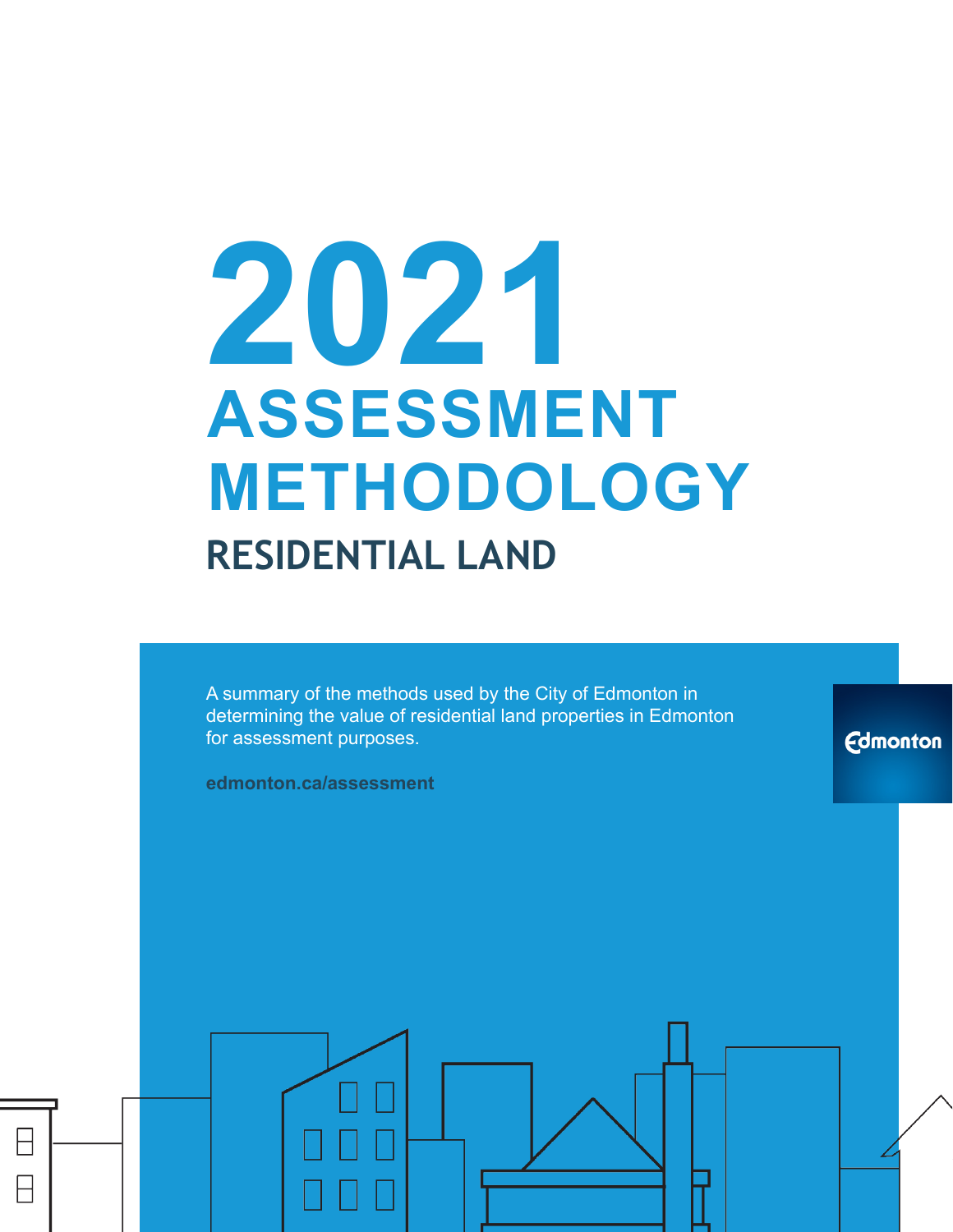## **Table of Contents**

| <b>Scope</b>                                    | $\overline{2}$ |
|-------------------------------------------------|----------------|
| <b>Introduction</b>                             | $\overline{2}$ |
|                                                 |                |
| <b>Mass Appraisal</b><br><b>Valuation Model</b> | 4<br>6         |
|                                                 |                |
| <b>Property Groups</b>                          | 6              |
| <b>Approaches to Value</b>                      | $\overline{7}$ |
| <b>Direct Comparison Approach</b>               | $\overline{7}$ |
| Zoning                                          | 8              |
| Effectize Zoning                                | 8              |
| <b>Factors Affecting Value</b>                  | 10             |
| Location                                        | 10             |
| Positive site influences                        | 12             |
| Negative site influences                        | 16             |
| <b>Lot Characteristics</b>                      | 20             |
| Adjustments                                     | 20             |
| <b>Sample Assessment Detail Report</b>          | 24             |
| <b>Methods to Adjust Comparables</b>            | 25             |
| <b>Quantitative Adjustments</b>                 | 25             |
| <b>Qualitative Analysis</b>                     | 25             |
| <b>References</b>                               | 27             |
| <b>Appendix</b>                                 | 28             |
| Zone Chart: Residential                         | 28             |
| <b>Measure Conversion Chart</b>                 | 29             |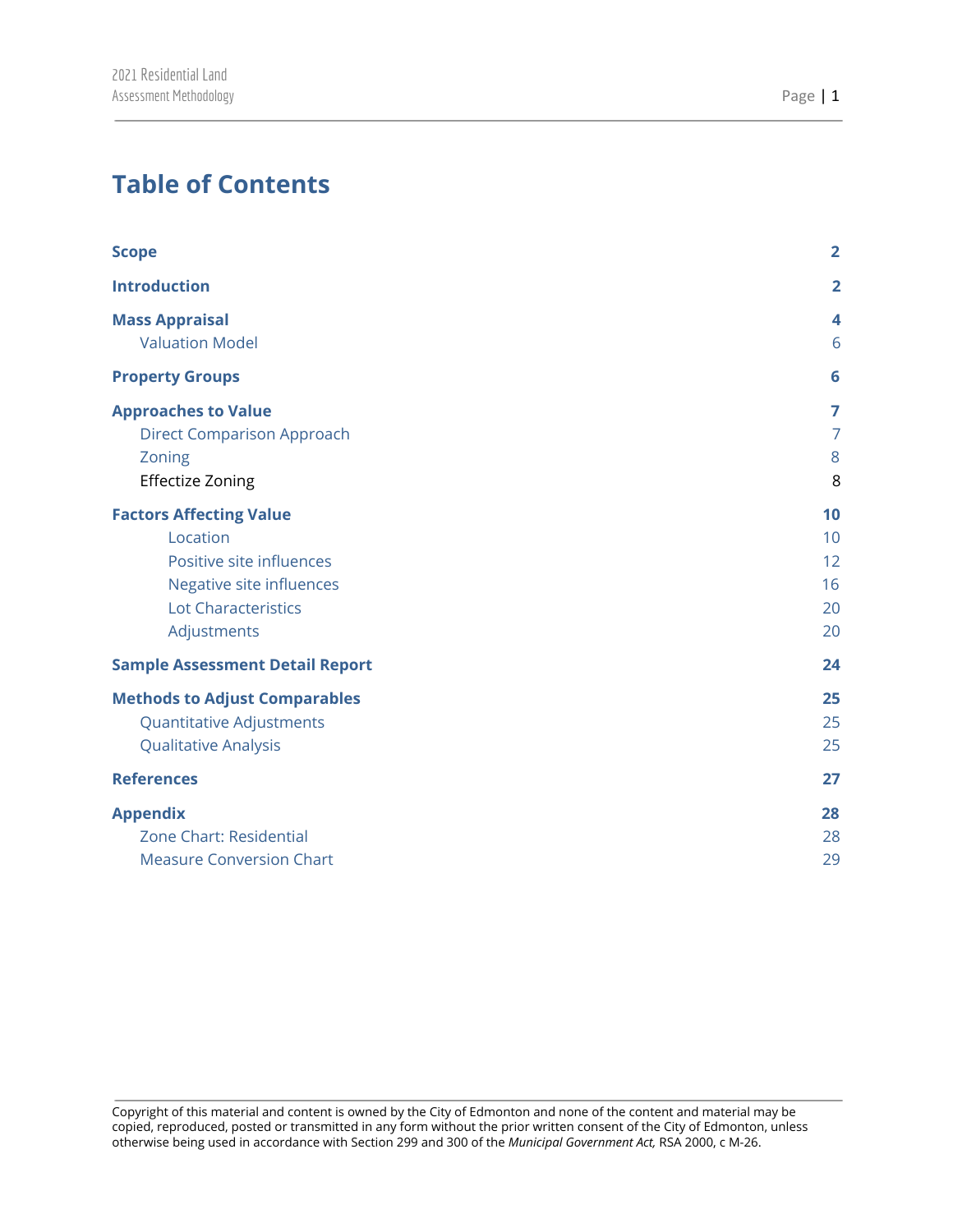## <span id="page-2-0"></span>**Scope**

This guide is an aid in explaining how residential land properties are valued for assessment purposes. The guide is intended as a tool and complements the assessor's judgment in the valuation process.

## <span id="page-2-1"></span>**Introduction**

Property assessments in the City of Edmonton are prepared in accordance with the requirements of the Municipal Government Act, R.S.A. 2000, c. M-26, (hereinafter "MGA") and the Matters Relating to Assessment and Taxation Regulation, 2018, Alta Reg 203/17, (hereinafter "MRAT"). The MRAT regulation establishes the valuation standard to be used, defines the procedures to be applied, and proposes objectives for the quality to be achieved in the preparation of assessments. The legislation requires the municipality to prepare assessments that represent market value by application of the mass appraisal process. All assessments are expected to meet quality standards prescribed by the province in the MRAT regulation.

Property assessments represent:

- an estimate of the value;
- of the fee simple estate in the property;
- as the property existed on December 31, 2020;
- reflecting typical market conditions;
- as if the property had been sold on July 1, 2020;
- on the open market;
- from a willing seller to a willing buyer.

The assessment is a prediction of the value that would result when those specific, defined conditions are met.

The legislation requires the City of Edmonton to assess the fee simple estate.

"Fee simple interest [is] absolute ownership unencumbered by any other interest or estate… leased fee interest [is] the ownership interest held by the lessor, which includes the right to the contract rent specified in the lease plus the reversionary right when the lease expires… leasehold interest [is] the interest held by the lessee (the tenant or renter) through a lease conveying the rights of use and occupancy for a stated term under certain conditions." *Appraisal Institute of Canada, The Appraisal of Real Estate Third Canadian Edition, Vancouver, Canada, 2010, page 6.4*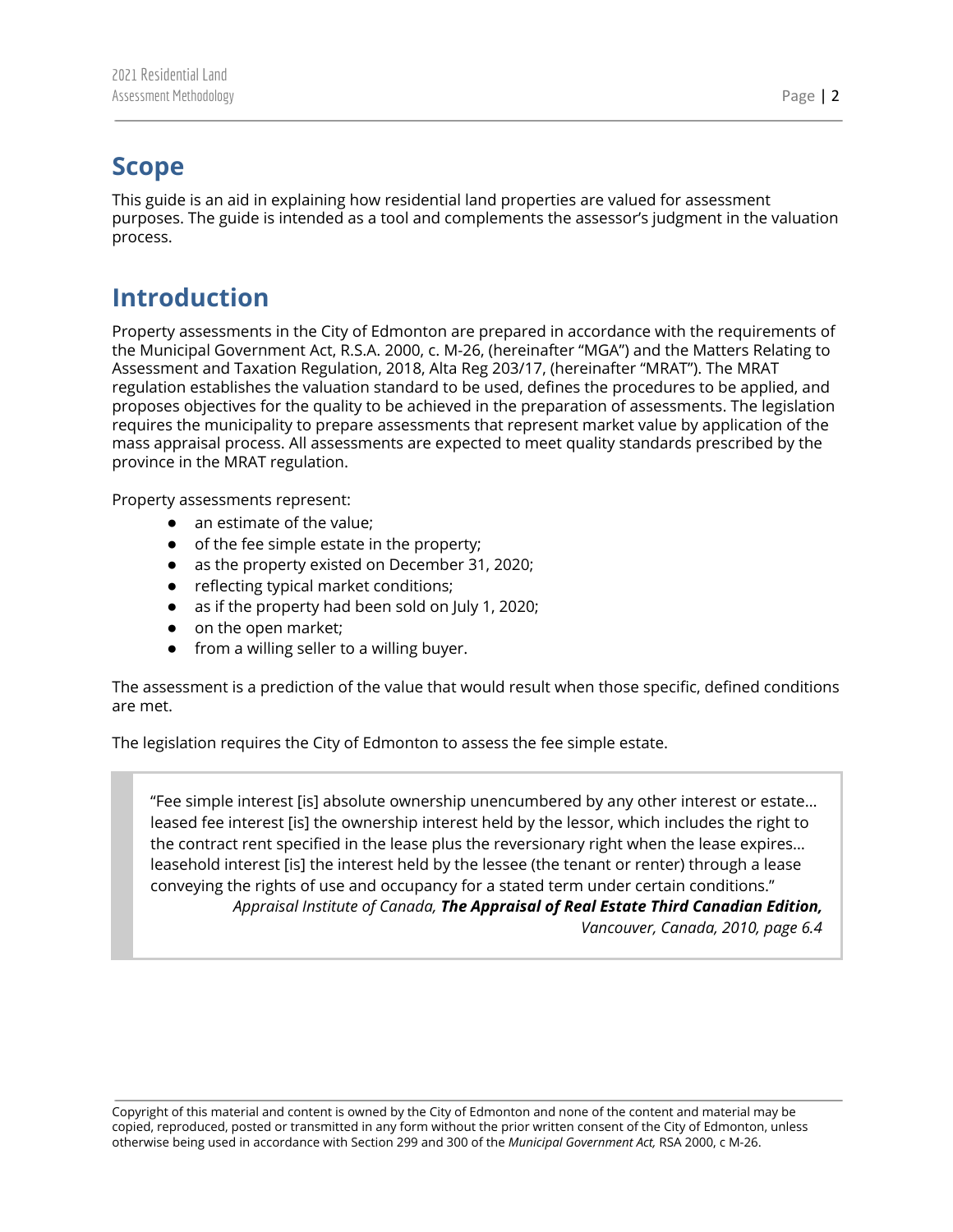Both *market value* and *property,* along with additional terms are defined in the *MGA* and *MRAT* :

| s.284(1)(r) " $proper$ y means<br>(i) a parcel of land<br>(ii) an improvement, or<br>(iii) a parcel of land and the improvements to it<br>MGA.s.284(1)(r)                                                                                                                                            |
|------------------------------------------------------------------------------------------------------------------------------------------------------------------------------------------------------------------------------------------------------------------------------------------------------|
| s.1(k) "regulated property" means<br>(i) land in respect of which the valuation standard is agricultural use value,<br>(ii) designated industrial property, or<br>(iii) machinery and equipment<br>MRATs.1(k)                                                                                        |
| s.9(1) the <b>valuation standard</b> for the land and improvements is market value unless<br>subsection (2) applies<br>MRAT S.9(1)                                                                                                                                                                   |
| s.1(1)(n) "market value" means the amount that a property, as defined in section 284(1)(r),<br>might be expected to realize if it is sold on the open market by a willing seller to a willing<br>buyer<br>$MGA \simeq 1(1)(n)$                                                                       |
| s.5 An assessment of property based on market value<br>(a) must be prepared using mass appraisal,<br>(b) must be an estimate of the value of the fee simple estate in the property, and<br>(c) must reflect typical market conditions for properties similar to that property<br>MRAT <sub>s.5</sub> |
| s.289(2) Each assessment must reflect<br>(a) the characteristics and physical condition of the property on December 31 of the<br>year prior to the year in which a tax is imposed<br>MGA s.289(2)(a)                                                                                                 |
| s.6 Any assessment prepared in accordance with the Act must be an estimate of the value of<br>a property on July 1 of the assessment year<br>MRAT <sub>s.6</sub>                                                                                                                                     |
| s.1(g) "mass appraisal" means the process of preparing assessments for a group of<br>properties using standard methods and common data and allowing for statistical testing<br>MRAT $s.1(g)$                                                                                                         |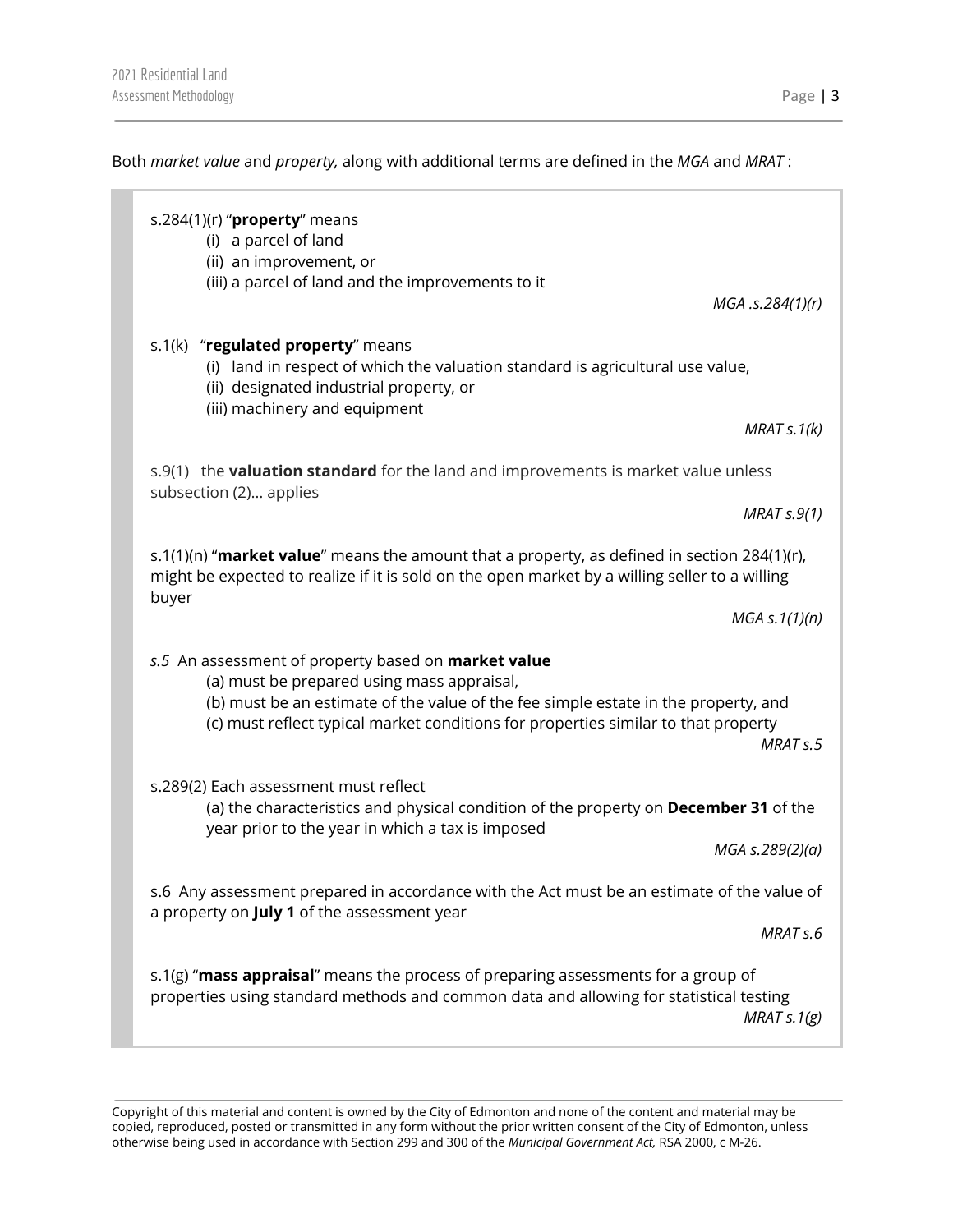## <span id="page-4-0"></span>**Mass Appraisal**

Mass appraisal is the legislated methodology used by the City of Edmonton for valuing individual properties, and involves the following process:

- properties are stratified into groups of comparable properties
- common property characteristics are identified for the properties in each group
- a uniform valuation model is created for each property group

31(c) **"valuation model"** means the representation of the relationship between property characteristics and their value in the real estate marketplace using a mass appraisal process

*MRAT s.31(c)*

The following two quotations indicate how the International Association of Assessing Officers distinguishes between mass appraisal and single-property appraisal:

"... single-property appraisal is the valuation of a particular property as of a given date: mass appraisal is the valuation of many properties as of a given date, using standard procedures and statistical testing."

"Also, mass appraisal requires standardized procedures across many properties. Thus, valuation models developed for mass appraisal purposes must represent supply and demand patterns for groups of properties rather than a single property."

*Property Appraisal and Assessment Administration, pg. 88-89*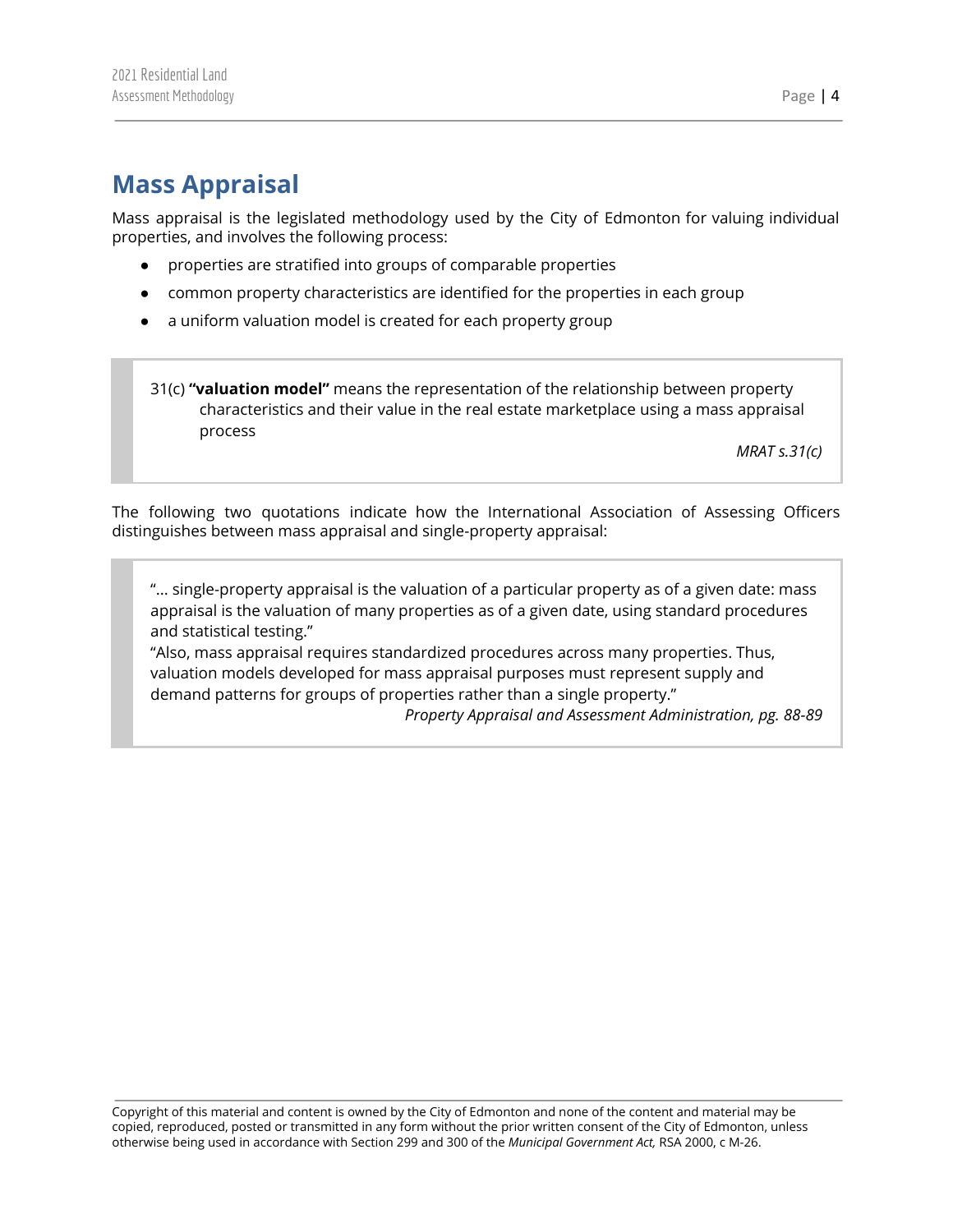For both mass appraisal and single-property appraisal, the process consists of the following stages:

|                                                                                   | <b>Mass Appraisal</b>                                                                                                                                                                                    | <b>Single Appraisal</b>                                                                                                                                                    |
|-----------------------------------------------------------------------------------|----------------------------------------------------------------------------------------------------------------------------------------------------------------------------------------------------------|----------------------------------------------------------------------------------------------------------------------------------------------------------------------------|
| <b>Definition and</b><br><b>Purpose</b>                                           | Mass appraisal is used to<br>determine the assessment<br>base for property taxation in<br>accordance with legislative<br>requirements                                                                    | The client specifies the nature<br>of the value to be estimated,<br>this includes: rights to be<br>valued, effective date of<br>valuation, and any limiting<br>conditions. |
| <b>Data Collection</b>                                                            | Mass appraisal requires a<br>database of property<br>characteristics and market<br>information.                                                                                                          | The extent of data collection is<br>specific to each assignment<br>and depends on the nature of<br>the client's requirements.                                              |
| <b>Market Analysis</b>                                                            | Mass appraisal is predicated<br>on highest and best use.                                                                                                                                                 | Market analysis includes the<br>analysis of highest and best<br>use                                                                                                        |
| <b>Valuation Model</b>                                                            | Valuation procedures are<br>Subject property is the focus<br>predicated on groups of<br>of the valuation. The analysis<br>comparable properties.<br>of comparable properties is<br>generally six or less |                                                                                                                                                                            |
| The testing of acceptable<br>analysis and objective criteria<br><b>Validation</b> |                                                                                                                                                                                                          | The reliability of the value<br>estimate is more subjective.<br>Acceptability can be judged by<br>the depth of research and<br>analysis of comparable sales                |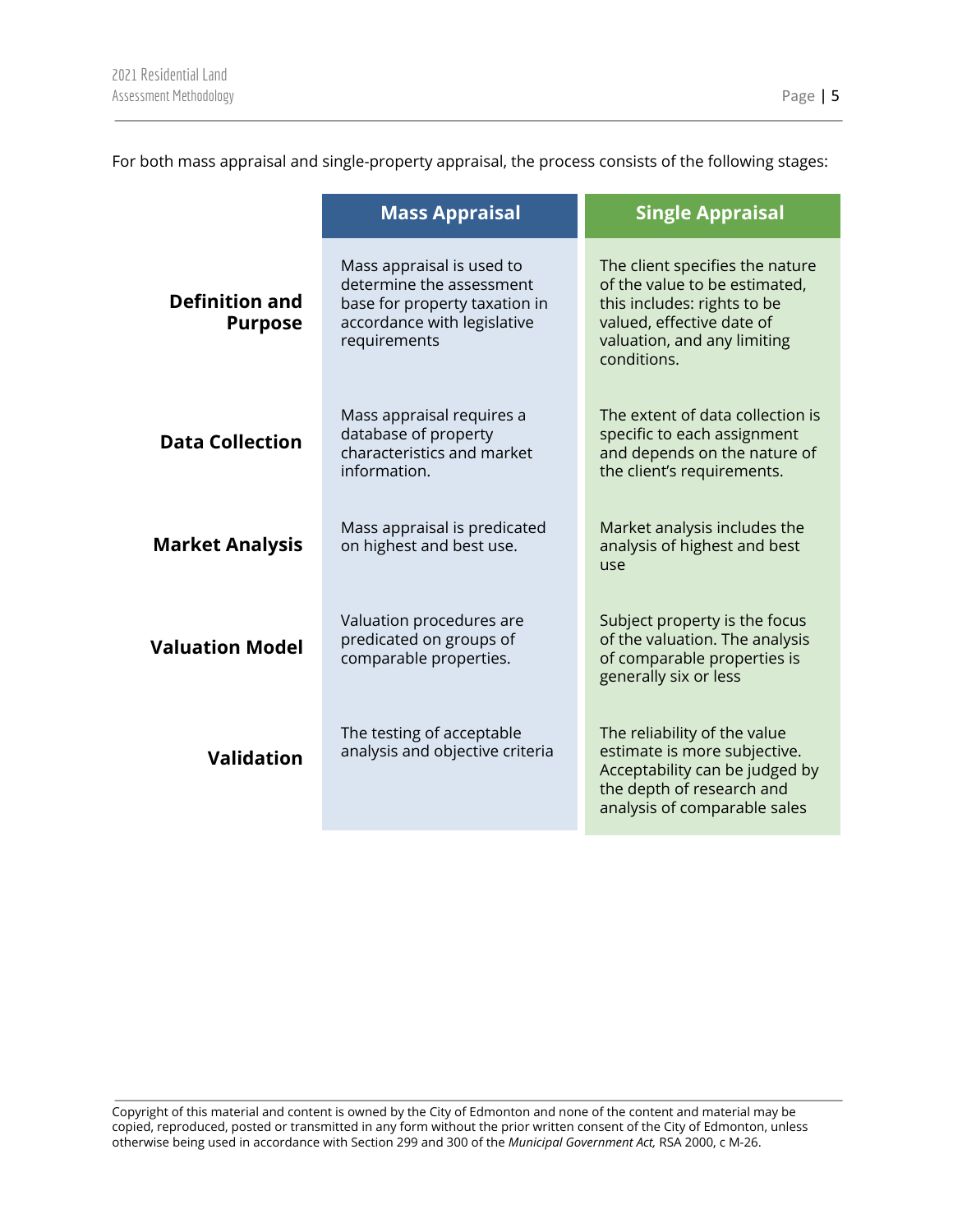#### <span id="page-6-0"></span>Valuation Model

A valuation model creates an equation of variables, factors and coefficients that explains the relationship between estimated market value and property characteristics. An assessed value is then calculated by applying the appropriate valuation model to individual properties within a property type.

s31 (a) **"coefficient"** means a number that represents the quantified relationship of each variable to the assessed value of a property when derived through a mass appraisal process (b) **"factor"** means a property characteristic that contributes to a value of a property; (d) **"variable"** means a quantitative or qualitative representation of a property characteristic used in a valuation model *MRAT, s.31 (a), (b) and (d)* s.33 Information prescribed … does not include coefficients *MRAT, s.33(3)*

| <b>Valuation</b><br><b>Model</b> | variables are identified from property characteristics<br>statistical analysis determines how variables affect market value<br>• factors and coefficients are determined<br>the resulting valuation models are applied to property<br>$\bullet$<br>characteristics |
|----------------------------------|--------------------------------------------------------------------------------------------------------------------------------------------------------------------------------------------------------------------------------------------------------------------|
|----------------------------------|--------------------------------------------------------------------------------------------------------------------------------------------------------------------------------------------------------------------------------------------------------------------|

## <span id="page-6-1"></span>**Property Groups**

#### **Residential**

Residential properties are the lands and improvements, which are intended or developed to be self-contained dwelling units having one or more rooms accommodating sitting, sleeping, sanitary facilities, and a full kitchen.

#### **Residential Land**

Residential Land is vacant land zoned for future low density residential uses. This inventory can also include RF5/RF6 zoned vacant parcels with no multi-residential development potential.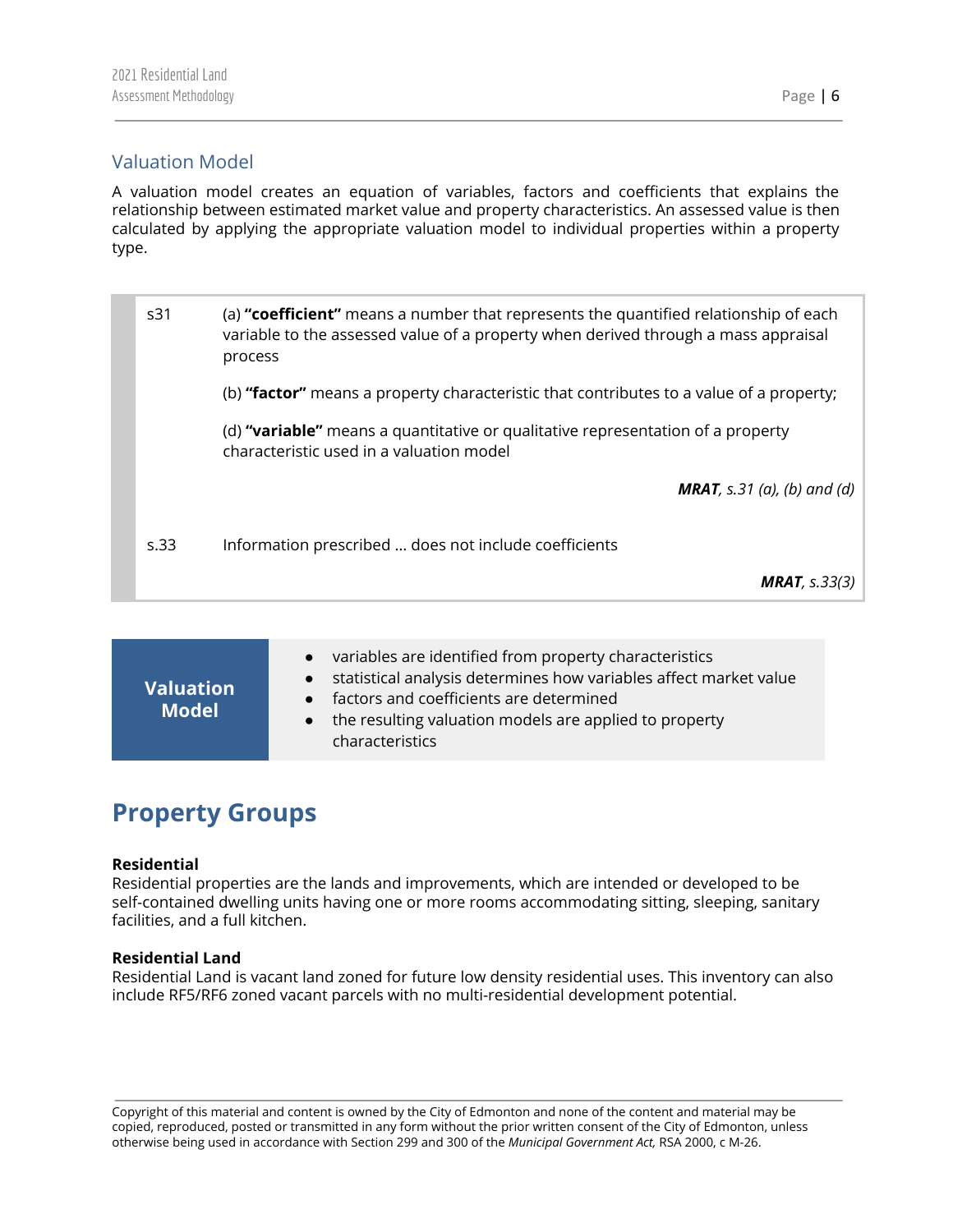## <span id="page-7-0"></span>**Approaches to Value**

The approaches to determine market value are the direct comparison, income, and cost approaches.

| <b>Direct</b><br><b>Comparison</b><br><b>Approach</b> | Typical market value (or some other characteristic) is determined by<br>referencing comparable sales and other market data. It is often used<br>when sufficient sales or market data is available. It may also be referred<br>to as the Sales Comparison Approach.                                                 |
|-------------------------------------------------------|--------------------------------------------------------------------------------------------------------------------------------------------------------------------------------------------------------------------------------------------------------------------------------------------------------------------|
| <b>Income</b><br><b>Approach</b>                      | This approach considers the typical actions of renters, buyers and sellers<br>when purchasing income-producing properties. This approach estimates<br>the typical market value of a property by determining the present value<br>of the projected income stream. Often used to value rental or leased<br>property. |
| Cost<br><b>Approach</b>                               | Typical market value is calculated by adding the depreciated replacement<br>cost of the improvements to the estimated value of land. It is often used<br>for properties under construction or when there is limited market data<br>available.                                                                      |

#### <span id="page-7-1"></span>Direct Comparison Approach

For this property group, the assessment is determined using the Direct Comparison Approach. It is the most appropriate method of valuation for Residential Land properties in the City of Edmonton because it mirrors the actions of buyers and sellers in the marketplace and sufficient residential land sales data exists in order to derive reliable market estimates.

The income and cost approaches were not used in the valuation of this property group, as these approaches are more applicable to income producing properties or in limited markets, respectively. The majority of these properties in this inventory are owner occupied with only a portion of the inventory traded based on the property's ability to generate income.

The City of Edmonton validates all land title transactions (sales). The validation process can include site inspections, interviews with parties involved, a review of land title documents, corporate searches, third party information.

The City of Edmonton reviews sales occurring from July 1, 2015 to July 1, 2020 in valuing Residential Land properties. Time adjustments are applied to sale prices to account for any market fluctuations occurring between the sale date and the legislated valuation date. The City of Edmonton uses the date the legal title transfer was registered at the Land Titles Office as the sale date of a property.

#### Sale price reflects the condition of a property on the sale date and may not be equal to the **assessment.**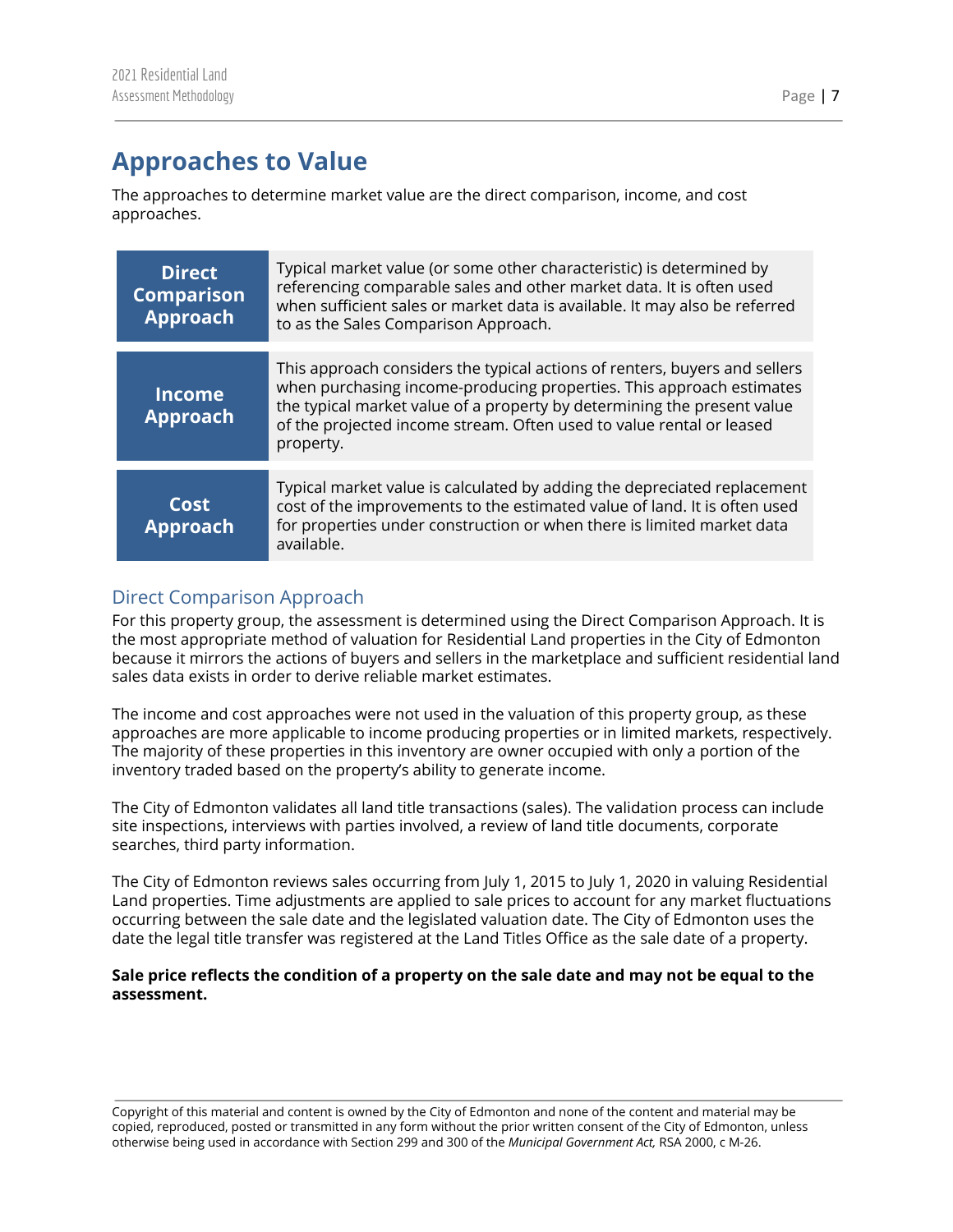#### <span id="page-8-0"></span>Zoning

The rules and regulations for land development within Edmonton are contained in the Zoning Bylaw, No. 12800.

s.6.123 **zone**: a specific group of listed Uses and Development Regulations which regulate the Use and Development of land within specific geographic areas of the City... *Zoning Bylaw No. 12800, 2017, s. 6.123*

Residential land use zones vary in part due to density.

s.6.24 density: when used in reference to Residential and Residential-Related development, the number of Dwellings on a Site expressed as Dwelling per hectare. *Zoning Bylaw No. 12800, 2017, s. 6.24*

A residential zone summary is in the Appendix.

#### <span id="page-8-1"></span>Effective Zoning

Effective zoning is an internal coding applied to reflect the current use and/or development potential of a parcel. Effective zoning will generally reflect the actual zoning of a parcel, but may differ from the actual zoning. The two most common scenarios where effective zoning may be applied are:

- **Actual zoning is Direct Control (DC) or other specialized zoning**. In these cases the most comparable Residential zoning will be applied as the effective zoning. For example, if a DC1 zoning provision allows for development most similar to those with an RF1 zoning, that property will have an effective zoning of RF1 even though the actual zoning is DC1.
- **Some vacant parcels in RF5/RF6 zoning have legal and/or physical constraints** like caveat on title, lot size, and frontage. These constraints may prohibit development as multi-residential properties containing 4 or more units. In these cases, residential effective zoning will be applied considering their practical development potential. A typical example includes land subdivisions for individually-titled semi-detached houses in RF5/RF6 zoning.
- **Legal non-conforming use:** A legal non-conforming use is one that was lawfully in existence before a new zoning bylaw came into effect. Since the lawful use existed before the zoning was changed its legal non-conforming use may continue and an effective zone reflecting current use is applied.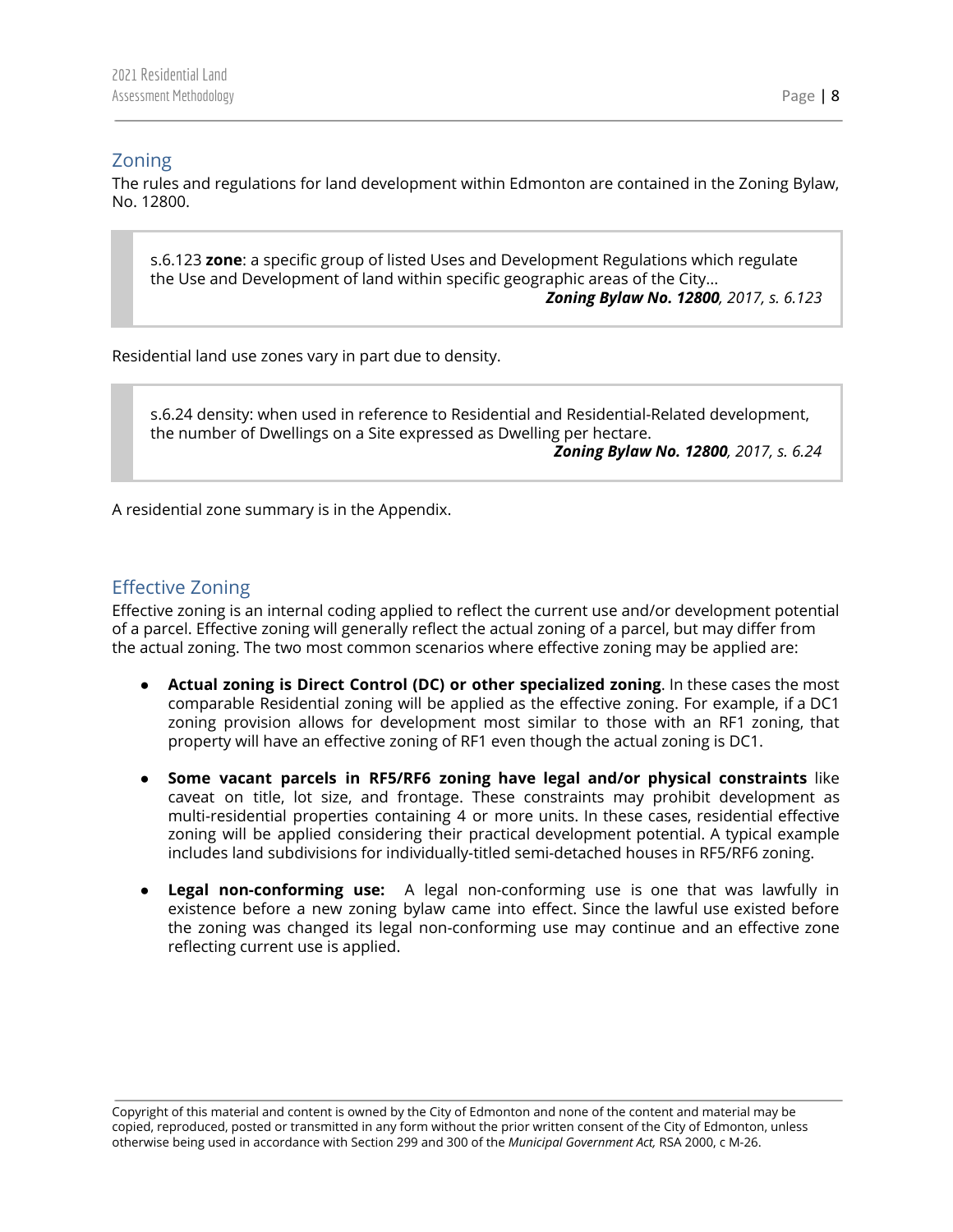643(1) If a development permit has been issued on or before the day on which a land use bylaw or a land use amendment bylaw comes into force in a municipality and the bylaw would make the development in respect of which the permit was issued a nonconforming use or nonconforming building, the development permit continues in effect in spite of the coming into force of the bylaw.

*MGA, s.643(1)*

In cases where a legal non-conforming use is discontinued for six (6) or more months, any future use must conform to the current Zoning Bylaw.

643(2) A non-conforming use of land or a building may be continued but if that use is discontinued for a period of 6 consecutive months or more, any future use of the land or building must conform with the land use bylaw then in effect.

*MGA, s.643(2)*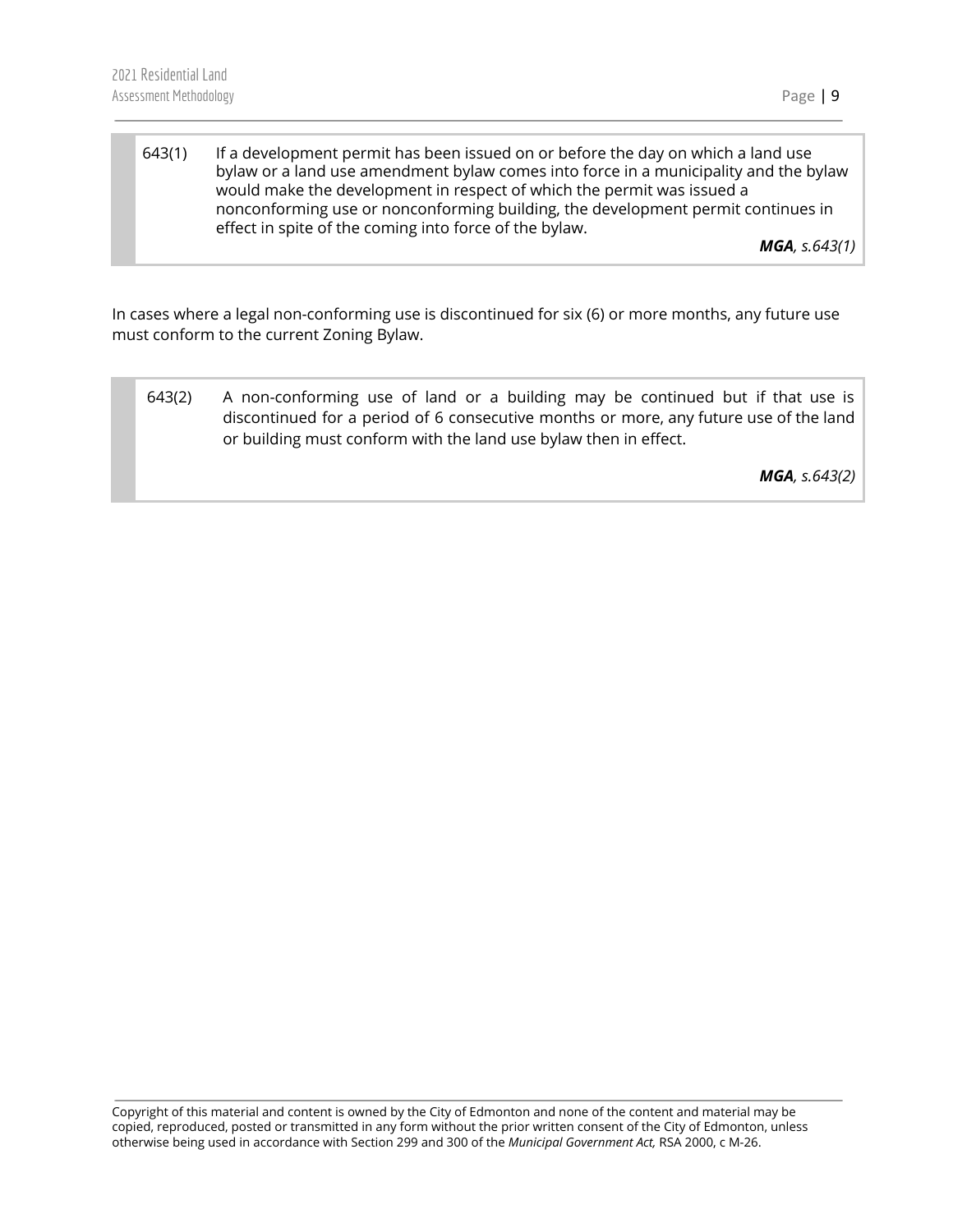## <span id="page-10-0"></span>**Factors Affecting Value**

The definitions of factors and related variables affecting value within the valuation models are itemized in the following sections:

- Location
- Positive site influences
- Negative site influences
- Lot characteristics
- Adjustments

<span id="page-10-1"></span>

| <b>Location</b> |               |
|-----------------|---------------|
| Market area     | Neighbourhood |
| Study area      |               |

Location references not only a particular parcel of land, but also describes larger geographic areas. The following location characteristics are listed in alphabetical order:

#### **Market area**

A market area is a geographic grouping of neighbourhoods or study areas; major arterial roads and natural boundaries within the municipal corporate limits typically define the boundaries. Eight residential land market areas are defined in Edmonton. These market areas are:

● North ● West

● Central ● River Valley

- Southwest
- Southeast

● Northwest

● North Whitemud

The boundaries of these market areas are identified on the following page. A valuation model was created for each market area (excluding manufactured home park lands- for this inventory refer to the *2021 Multi-Residential Manufactured Home Park Land* assessment methodology guide).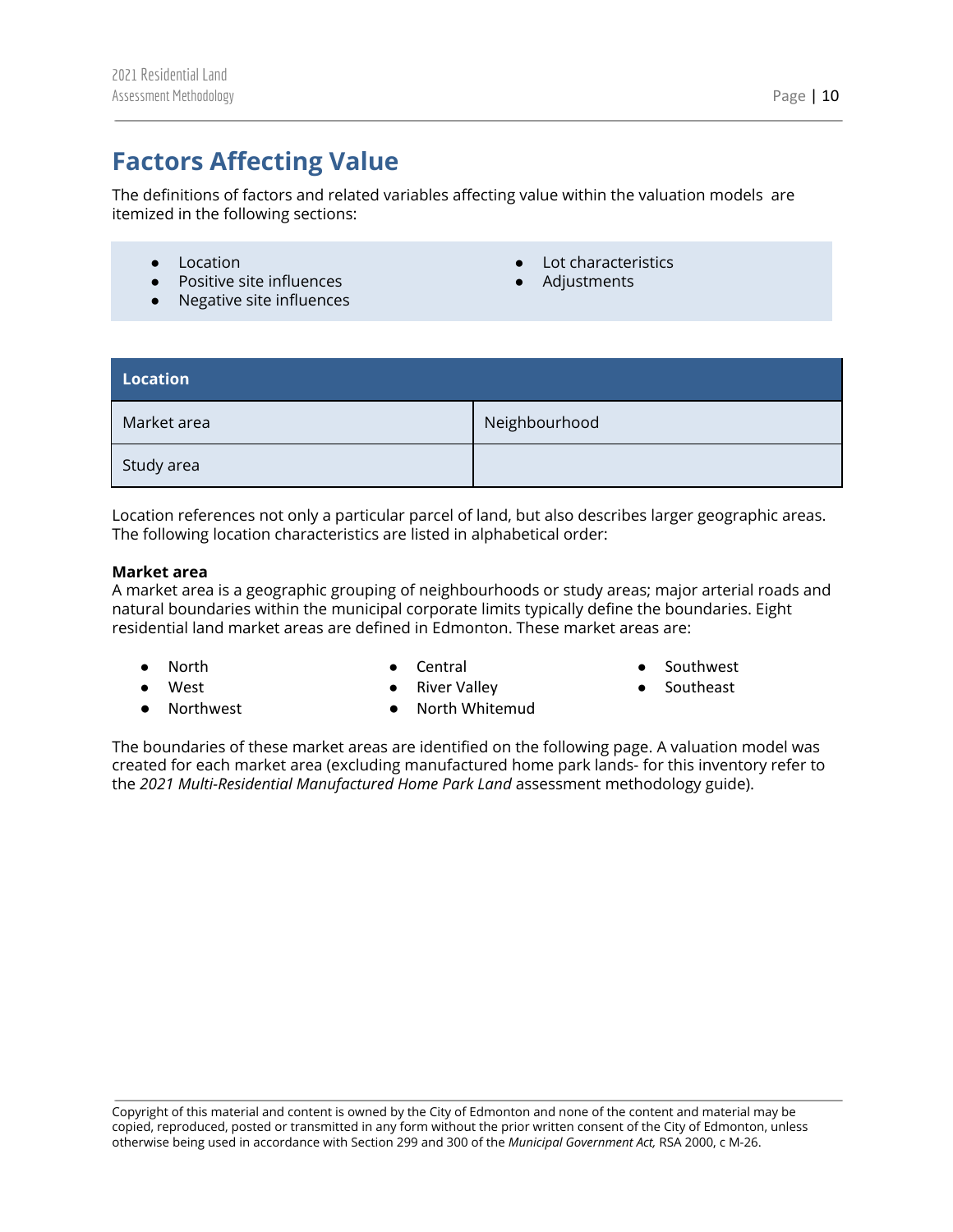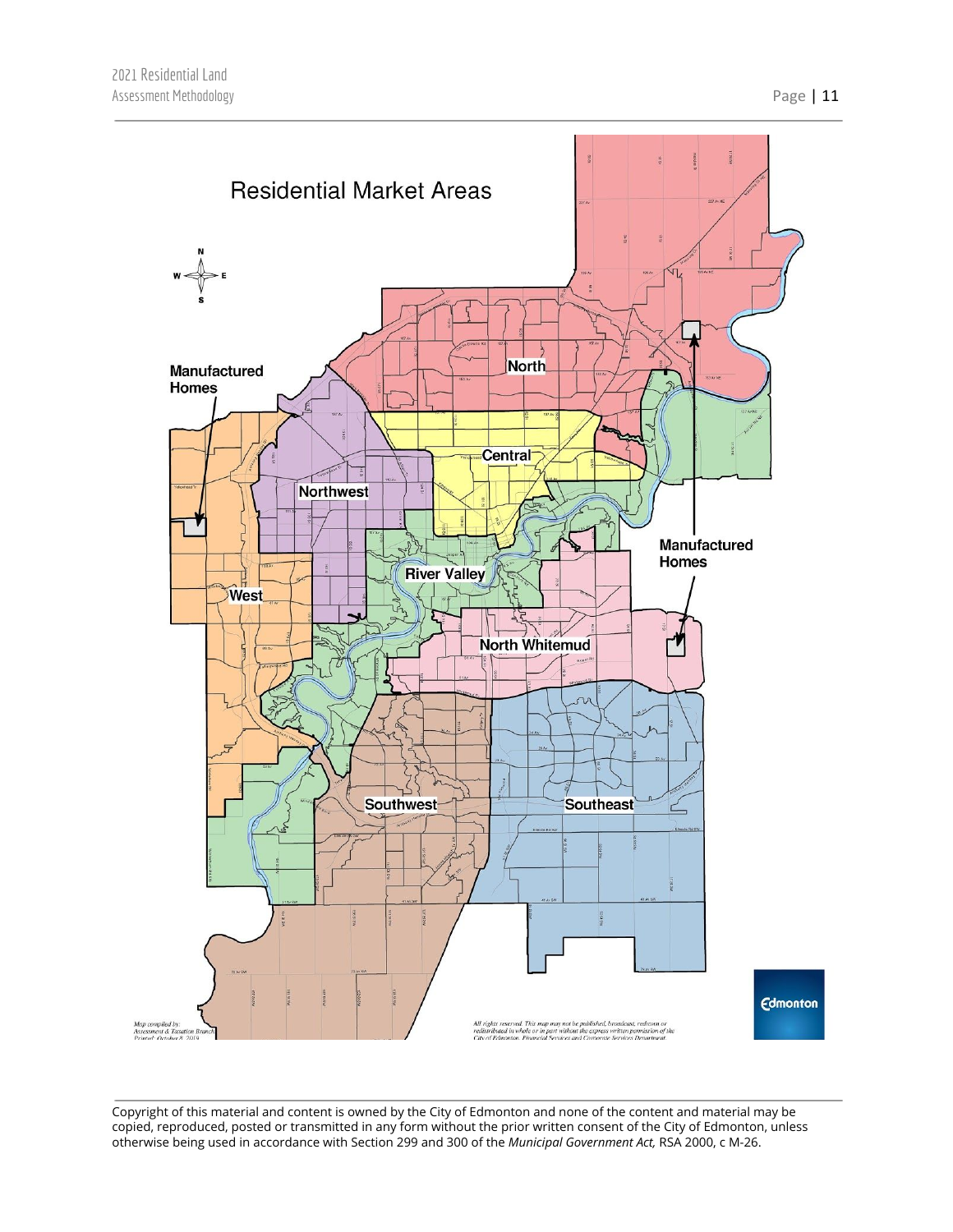#### **Neighbourhood**

A property is located in this geographical area as defined by the City of Edmonton. Maps identifying these neighbourhood boundaries are accessible on the City website,

<http://maps.edmonton.ca/map.aspx> (choose "Neighbourhood" in the "I'm looking for" drop-down menu).

#### **Study area**

Within the market areas, there are sub-groups or sub-sectors of properties within neighbourhoods that show different market trends from the rest of the neighbourhood they are located in. These properties are assigned to study areas to more accurately analyze and value the market trends in these locations.

#### ● **Neighbourhood study areas** Maps identifying these study areas are accessible on the City website, "[https://www.edmonton.ca/residential\\_neighbourhoods/property\\_tax\\_assessment/reference](https://www.edmonton.ca/residential_neighbourhoods/property_tax_assessment/reference-materials.aspx) [-materials.aspx](https://www.edmonton.ca/residential_neighbourhoods/property_tax_assessment/reference-materials.aspx) .

#### ● **Rural Residential study areas**

The market areas also contain groups of rural residential properties identified by their assigned effective zoning code ('RR'). These properties, with larger acreage sized lots, exist in recognized subdivisions with servicing that may differ from the rest of the surrounding neighbourhoods. Maps identifying these study areas are accessible on the City website, [https://www.edmonton.ca/residential\\_neighbourhoods/property\\_tax\\_assessment/reference](https://www.edmonton.ca/residential_neighbourhoods/property_tax_assessment/reference-materials.aspx)[materials.aspx](https://www.edmonton.ca/residential_neighbourhoods/property_tax_assessment/reference-materials.aspx) .

<span id="page-12-0"></span>

| <b>Positive site influences</b> |                     |                  |  |
|---------------------------------|---------------------|------------------|--|
| Golf course influence           | Greenbelt influence | Lake influence   |  |
| Noise attenuation barrier       | Park influence      | Ravine influence |  |
| River valley influence          |                     |                  |  |

The impact of a positive site influence may vary by other Factors Affecting Value. The following positive site influences affecting assessment value are as listed (alphabetically):

#### **Golf course influence**

A property is located in close proximity to a golf course.

- **● Abutting** Property backs directly onto a golf course or is separated from it only by a park, green space or walking trail.
- **● Across from, major**

Property is separated from a golf course by a road or lane normally used by local traffic (with traffic count equal to or less than 5,000). The separation by a local road or lane could also include a park, green space or walking trail.

Copyright of this material and content is owned by the City of Edmonton and none of the content and material may be copied, reproduced, posted or transmitted in any form without the prior written consent of the City of Edmonton, unless otherwise being used in accordance with Section 299 and 300 of the *Municipal Government Act,* RSA 2000, c M-26.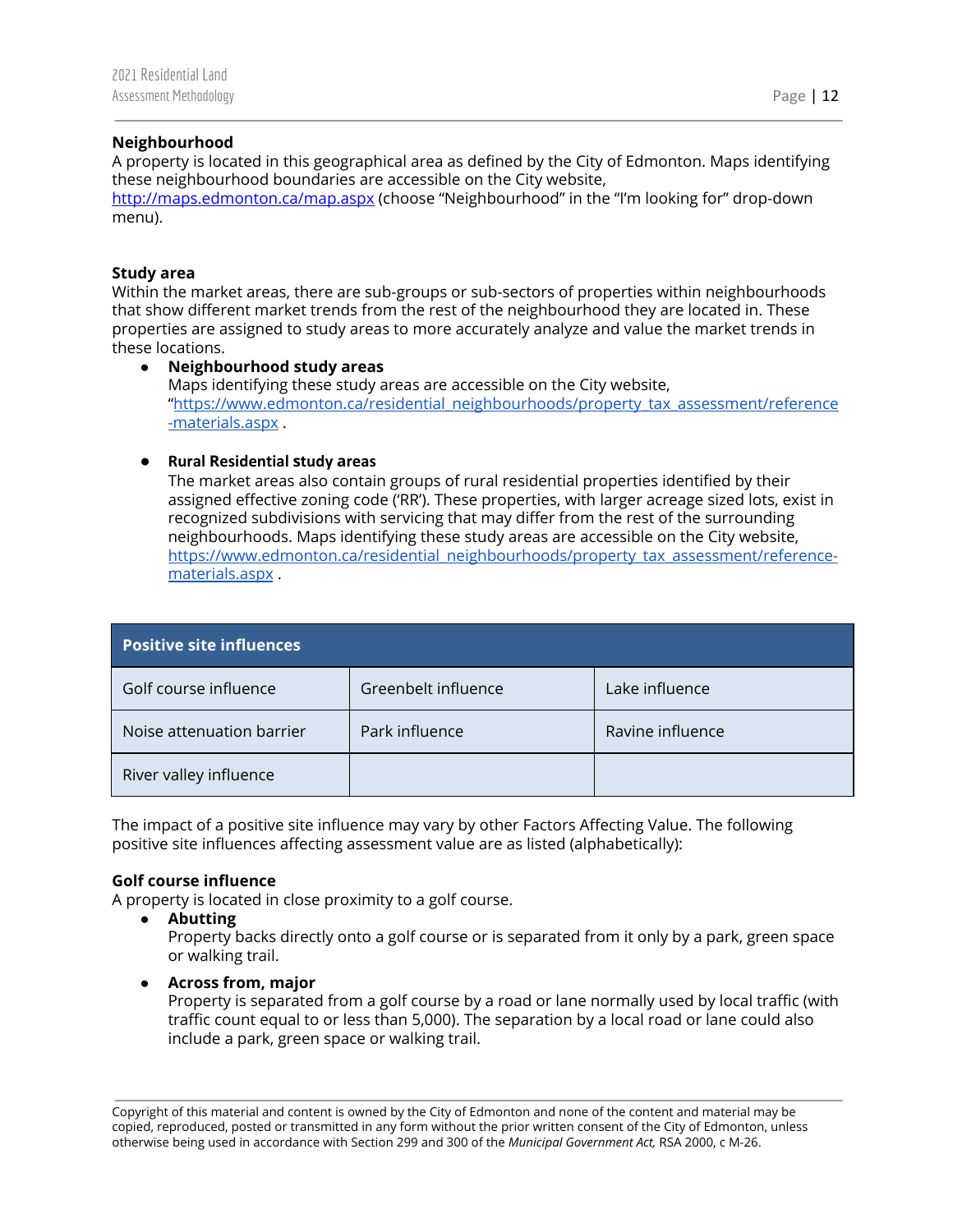#### **● Across from, minor**

Property is separated from a golf course by a major road (with traffic count greater than 5,000). The separation by a major road could also include a park, green space or walking trail.

#### **Greenbelt influence**

A property is next to a strip of publicly accessible green space.

This green space runs between residential properties, is between eight and 30 metres (26 and 98 feet) wide, includes public utility corridors and may have a walking trail. The greenbelt influence does not include areas used for overhead transmission lines, parks, lakes, ravines, walkways or the river valley.

For widths below eight metres, refer to the Walkway influence definition. For widths over 30 metres, refer to the Park influence definition.

#### **Lake influence**

A property is in close proximity to a lake or storm reservoir.

**● Abutting**

Property backs directly onto a lake or large storm reservoir.

**● Abutting, minor**

Property backs onto a lake or large storm reservoir but is separated from it by a park, green space or walking trail.

#### **● Across from**

Property is separated from a lake or storm reservoir by a road or lane normally used by local traffic. The separation by a local road or lane could also include a park, green space or walking trail.

#### **Noise attenuation barrier**

Noise attenuation barriers are structures designed to protect from noise pollution. They are located in proximity to noise sources like commercial, industrial, institutional, LRT, multi-residential, utility, railway or traffic.

Barriers include earthen berms, concrete wall structures and corrugated steel wall structures or their combination with a minimum combined height of six feet. Noise attenuation barriers do not include wooden screen fences typically erected by either the City or property owners.

**● Minor**

The barrier is between six and 10 feet high and is located on the property line.

**● Moderate**

The barrier is between six and 10 feet high when measured from the side that faces the noise source. Or, the barrier is between 10 and 20 feet high and is located on the property line.

**● Major**

The barrier is between 10 and 20 feet high when measured from the side that faces the noise source. Or, the barrier is more than 20 feet high and is located on the property line.

Copyright of this material and content is owned by the City of Edmonton and none of the content and material may be copied, reproduced, posted or transmitted in any form without the prior written consent of the City of Edmonton, unless otherwise being used in accordance with Section 299 and 300 of the *Municipal Government Act,* RSA 2000, c M-26.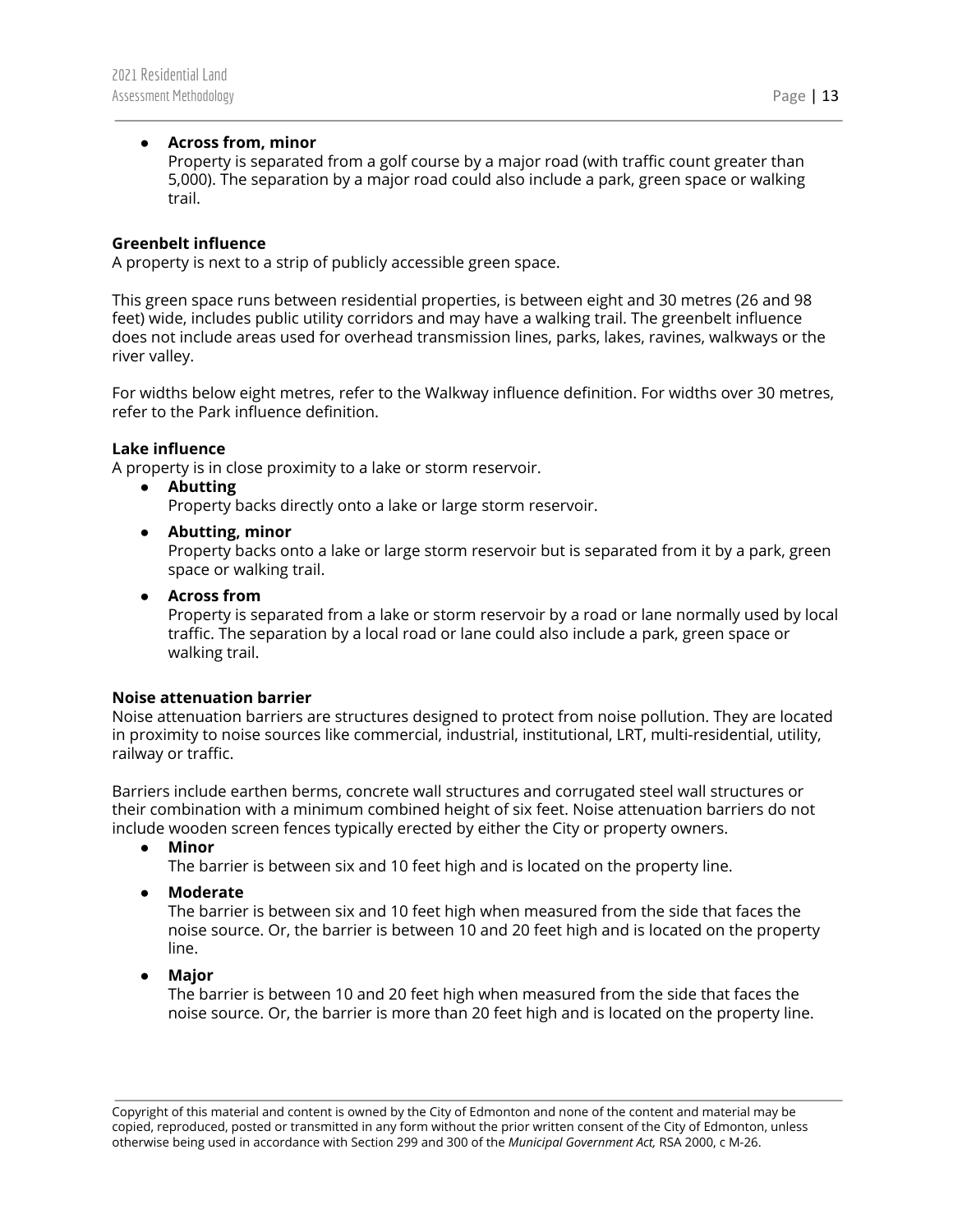#### **● Extreme**

The barrier is more than 20 feet high when measured from the side that faces the noise source.

#### **Park influence**

A property is in close proximity to a park.

Parks include any developed or undeveloped green space, neighbourhood parks, cul-de-sac islands and flat, wooded areas. They may or may not have walking trails. Parks exclude greenbelts, lakes, ravines, walkways, the river valley and any areas used for overhead transmission lines.

#### **● Abutting, major**

Property has a common boundary with a park. The park is more than 0.75 hectares (1.85 acres) in total size and is at least 30 metres (98 feet) wide when measured from the property line.

#### **● Across from, major**

Property is across a road or lane from a park. The park is more than 0.75 hectares (1.85 acres) in total size and is at least 30 metres (98 feet) wide.

#### **● Abutting, minor**

Property has a common boundary with a park. The park ranges between 0.25 hectares (0.62 acres) and 0.75 hectares (1.85 acres) in total size and is at least 30 metres (98 feet) wide.

Or, property has a common boundary with a major park. However, the portion of the park that abuts the property is less than 30 metres (98 ft) wide when measured from the property line.

#### **● Across from, minor**

Property is across a road or lane from a park. The park ranges between 0.25 hectares (0.62 acres) and 0.75 hectares (1.85 acres) in total size and is at least 30 metres (98 ft) wide.

Or, property is across a road or lane from a major park where the portion of the park is less than 30 metres (98 ft) wide.

#### **● Abutting, recreational**

Property has a common boundary with a park or green spaces used for recreational purposes: playgrounds, soccer or football fields, baseball diamonds, outdoor hockey rinks or open fields within 91 metres (300 feet) of a school.

#### **● Across from, recreational**

Property is located across a road or lane from a park or green space used for recreational purposes: playgrounds, soccer or football fields, baseball diamonds, outdoor hockey rinks or open fields within 91 metres (300 feet) of a school.

#### **Ravine influence**

A property is in close proximity to a ravine (land included in the City's [protection](https://webdocs.edmonton.ca/zoningbylaw/ZoningBylaw/Part2/Overlays/811_North_Saskatchewan_River_Valley_and_Ravine_System_Protection_Overlay.htm) overlay).

**● Abutting**

Property backs directly onto a portion of a ravine or is separated from it by parks, green spaces or walking trails. Property assessors classify the ravine influence as abutting when the portion of the ravine is more than 50 metres (164 feet) wide.

#### **● Abutting, minor**

Property backs directly onto a portion of a ravine or is separated from it only by parks, green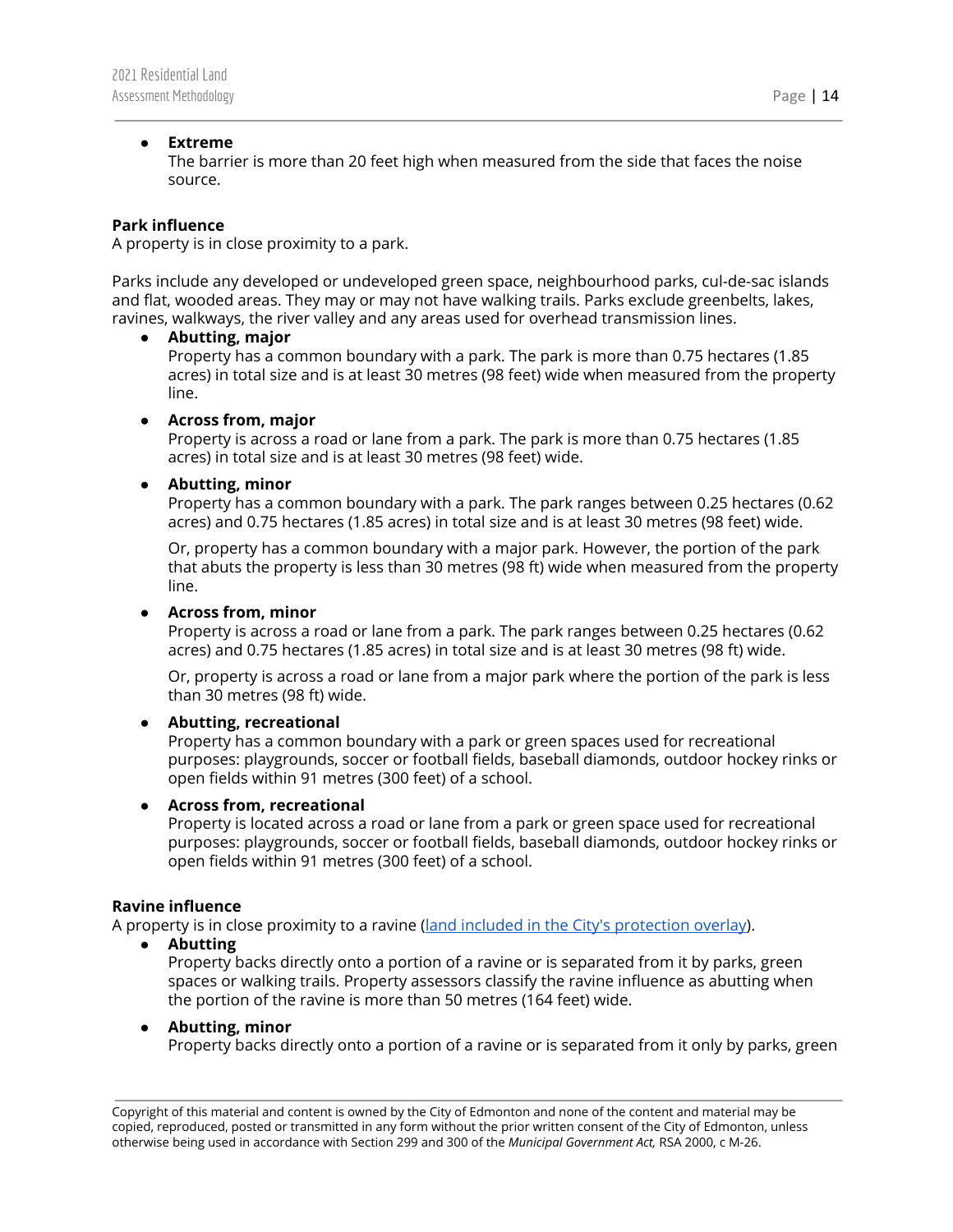spaces or walking trails. Property assessors classify the ravine influence as "abutting, minor" when the portion of the ravine is less than 50 metres (164 feet) wide.

#### **● Across from, major**

Property is separated from a ravine by a road or lane normally used by local traffic. The separation by the local road or lane may also include parks, green spaces and walking trails.

#### **● Across from, minor**

Property is separated from a ravine by a major road (not solely used by local traffic). The separation by a major road may also include parks, green spaces and walking trails.

#### **River valley influence**

A property is in close proximity to or within the boundaries of the North Saskatchewan River Valley (land included in the City's [protection](https://webdocs.edmonton.ca/zoningbylaw/ZoningBylaw/Part2/Overlays/811_North_Saskatchewan_River_Valley_and_Ravine_System_Protection_Overlay.htm) overlay).

#### **● Abutting**

Property backs directly onto the boundary of the river valley or is separated from it only by parks, green spaces, wooded areas, walking trails or golf courses.

Where property is located within the river valley (for example, in neighbourhoods like Rossdale, Riverdale and Cloverdale), it receives an abutting river valley influence factor if it backs directly onto the bank of the North Saskatchewan River or is separated from the bank by parks, green spaces, wooded areas, walking trails and golf courses.

#### **● Across from, major**

Property is separated from the boundaries of the river valley by a road or lane normally used by local traffic. This separation may also include parks, green spaces, wooded areas, walking trails and golf courses.

Where property is located within the river valley (for example, in neighbourhoods like Rossdale, Riverdale and Cloverdale), it receives a major river valley influence factor if it is separated from the bank of the North Saskatchewan River by a road or lane normally used by local traffic. This separation may also include parks, green spaces, wooded areas, walking trails and golf courses.

#### **● Across from, minor**

Property is separated from the boundaries of the river valley by a major road (not solely used by local traffic). This separation may also include parks, green spaces, wooded areas, walking trails and golf courses.

Where property is located within the river valley (for example, in neighbourhoods like Rossdale, Riverdale and Cloverdale), it receives a minor river valley influence factor if it is separated from the bank of the North Saskatchewan River by a major road (not solely used by local traffic). This separation may also include parks, green spaces, wooded areas, walking trails and golf courses.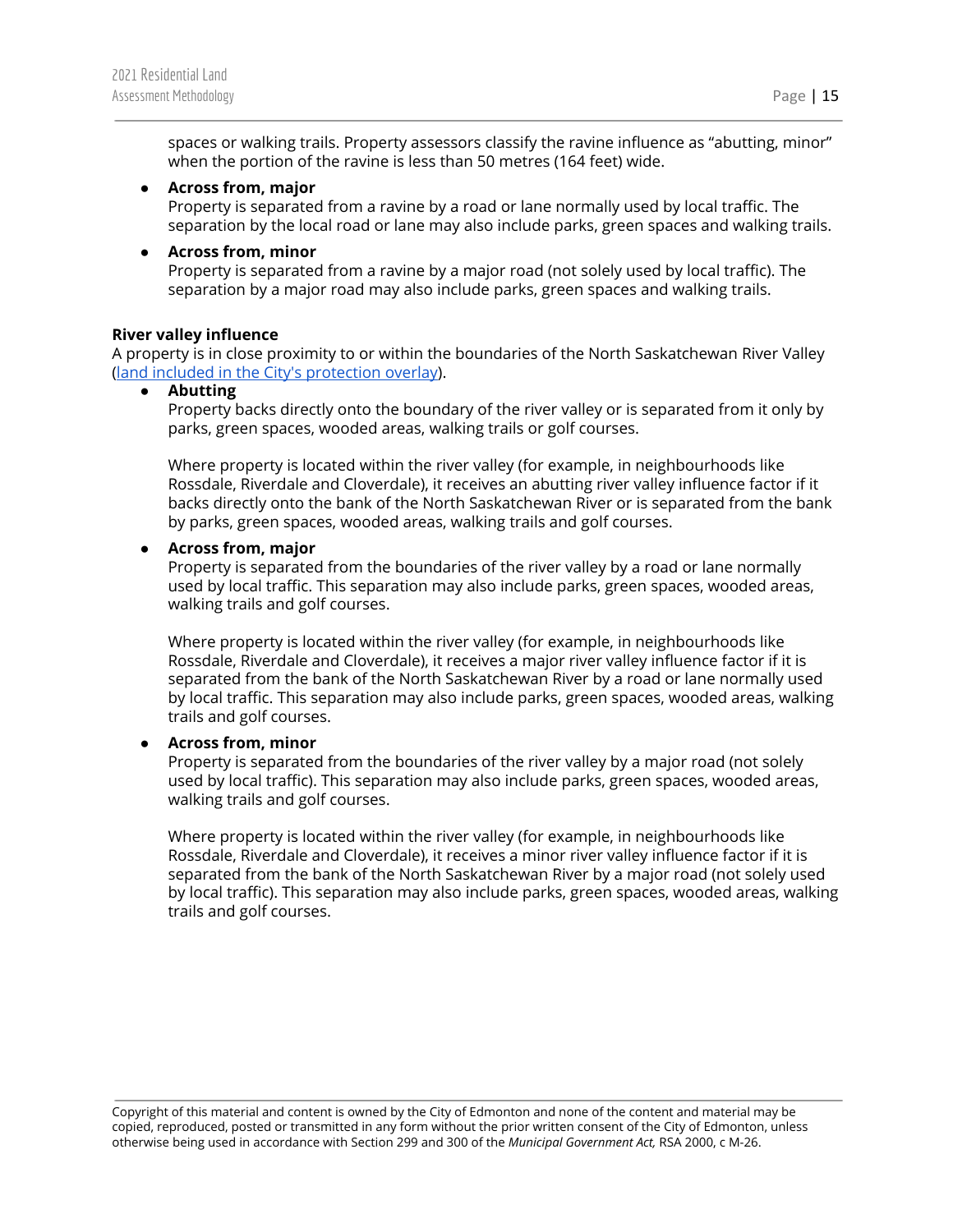<span id="page-16-0"></span>

| Negative site influences |                      |                             |
|--------------------------|----------------------|-----------------------------|
| Cemetery influence       | Commercial influence | Industrial influence        |
| Institutional influence  | LRT influence        | Multi-residential influence |
| Railway influence        | Traffic influence    | Utilities influence         |
| Walkway influence        |                      |                             |

The impact of a negative site influence may vary by other Factors Affecting Value. The following negative site influences affecting assessment value are as listed (alphabetically):

#### **Cemetery influence**

A property is adjacent to a cemetery.

#### **Commercial influence**

A property is in close proximity to a commercial property.

**● Minor**

Property receives a minor commercial influence factor if it has one commercial property like a neighbourhood office building, corner store, gas station, shop or convenience store in front, behind or beside.

#### **● Moderate**

Property receives a moderate commercial influence factor if it has

- **○** two small commercial properties like a neighbourhood corner store, gas station, shop or convenience store or
- **○** one large commercial property like a neighbourhood strip mall, hotel or fast food facility in front, behind or beside.

#### **● Major**

Property receives a major commercial influence factor if it has one of the following or a combination of

- **○** three or more commercial properties that create minor influence,
- **○** two or more commercial properties that create moderate influence or
- **○** one commercial property like a mall, box centre or bar in front, behind or beside.

#### **Industrial influence**

A property is in close proximity to an industrial property.

**● Minor**

Property receives a minor industrial influence factor if it has one industrial property or vacant industrial land in front, behind or beside.

Copyright of this material and content is owned by the City of Edmonton and none of the content and material may be copied, reproduced, posted or transmitted in any form without the prior written consent of the City of Edmonton, unless otherwise being used in accordance with Section 299 and 300 of the *Municipal Government Act,* RSA 2000, c M-26.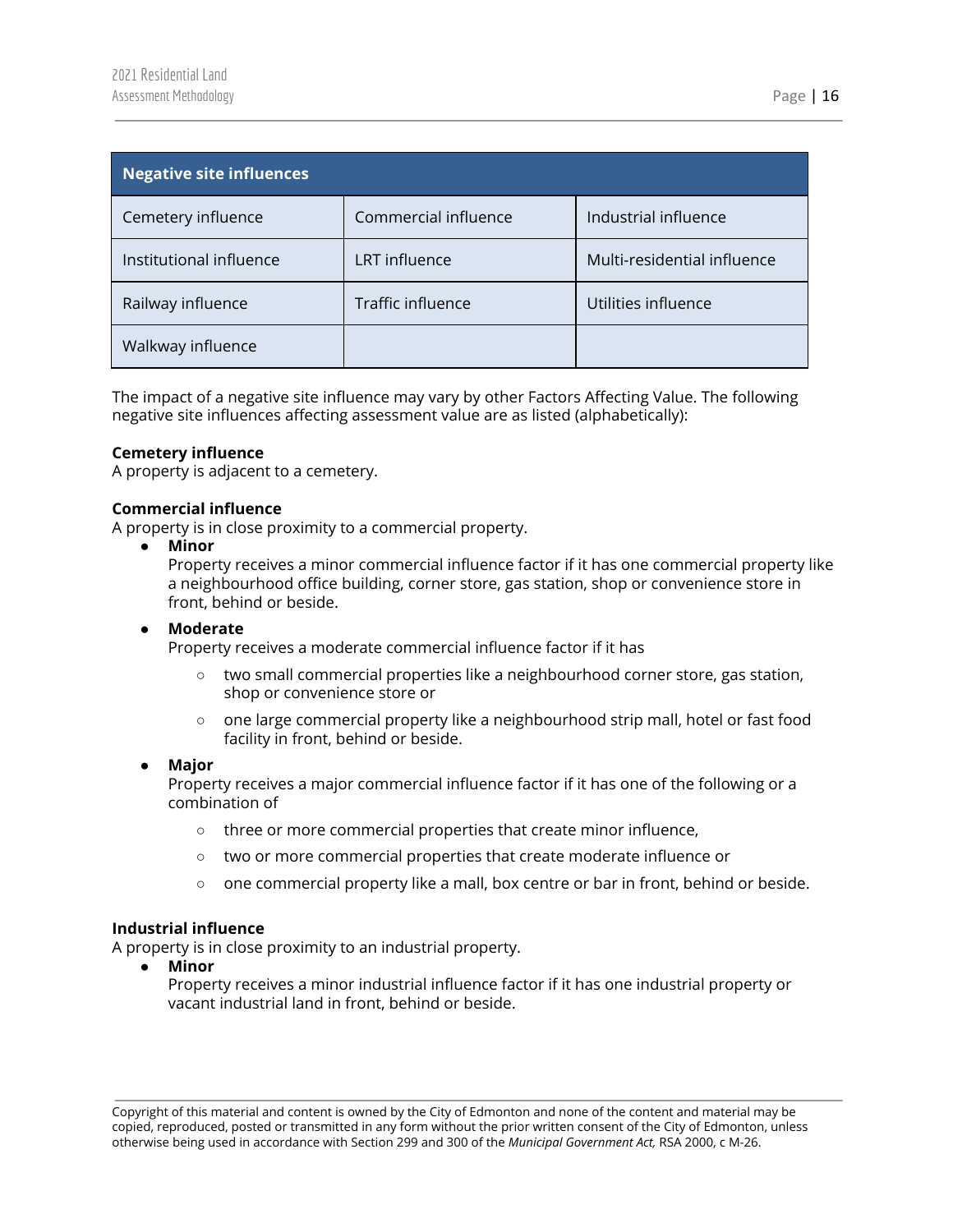#### ● **Moderate**

Property receives a moderate industrial influence factor if it has two or three industrial properties in front, behind or beside.

#### ● **Major**

Property receives a major industrial influence factor if it has one of the following or a combination of

- $\circ$  one industrial property that emits a large amount of pollution or smell (for example, the Gold Bar Wastewater Treatment Plant) or
- more than three industrial properties in front, behind or beside.

#### **Institutional influence**

A property is in close proximity to an institutional facility.

**● Minor**

Property receives a minor institutional influence factor if one institution like a church, elementary school, ski hill, community hall or community recreation facility is abutting or across a lane or road with moderate or lower traffic counts.

#### **● Moderate**

Property receives a moderate institutional influence factor if

- **○** it has two institutions like a church, elementary school, ski hill or community hall or
- **○** one institution like a high school, junior high school, outdoor community pool or stand-alone police station is abutting or across a lane or road with moderate or lower traffic counts.

#### **● Major**

Property receives a major institutional influence factor if it has one of the following or a combination of

- **○** three or more institutions that create minor influence,
- **○** two or more institutions that create moderate influence or
- **○** one major institution (for example, a large sports or recreation facility like Commonwealth Stadium, Telus Field, or Terwillegar Recreation Centre, a post-secondary institution, hospital or other emergency facility) is abutting or across a lane or road with moderate or lower traffic counts.

#### **LRT influence**

A property is in close proximity to the Edmonton Light Rail Transit (LRT) system.

**● Abutting**

Property backs directly onto an LRT right of way or is separated from it only by parks, green spaces, walking trails or walkways.

**● Across from**

Property is separated from an LRT right of way by a road or lane. The separation by a road or lane could also include a park, green space and walking trail.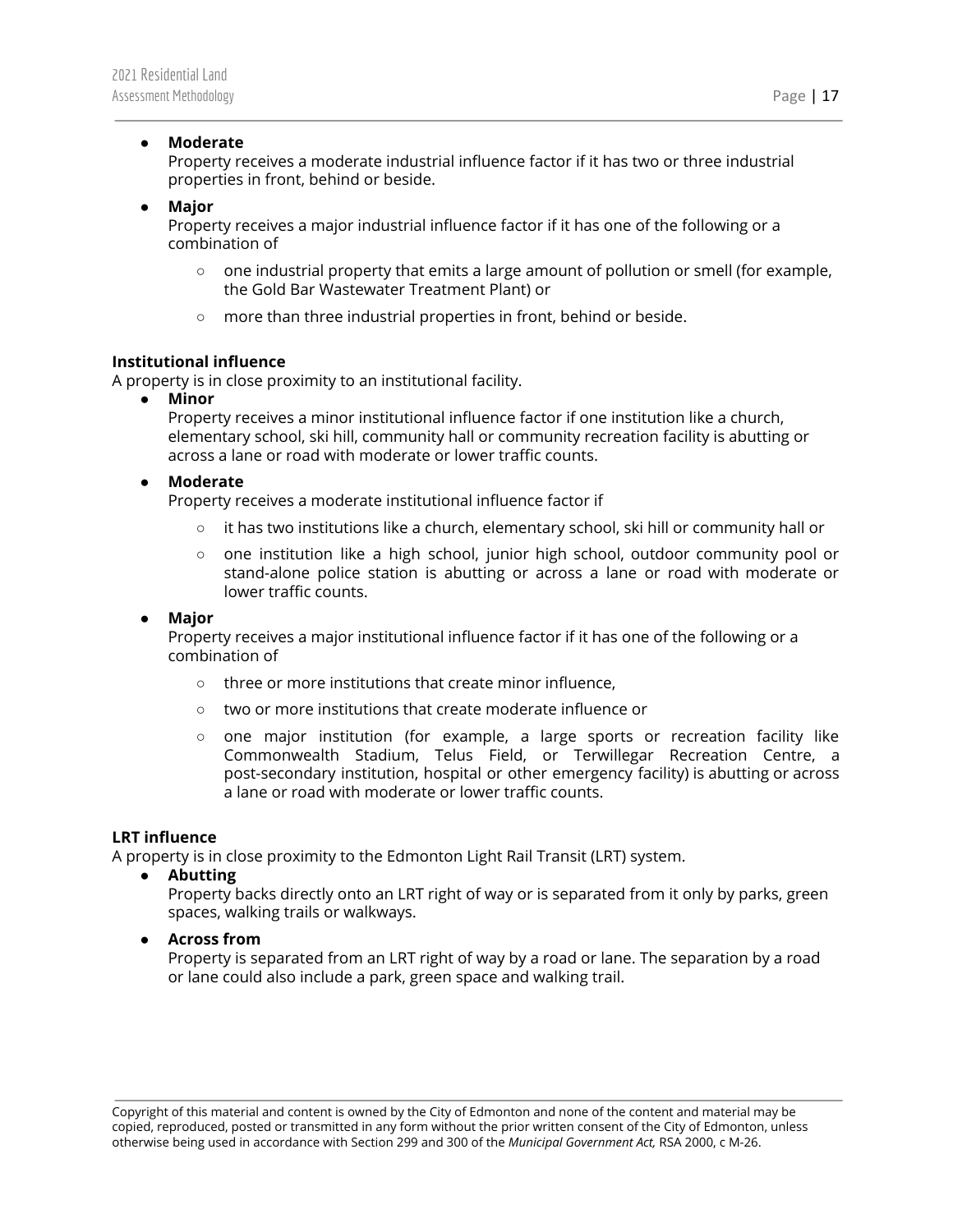A property is in close proximity to a multi-residential property (condominiums, rental apartments or rental row houses).

Multi-residential properties considered for this influence must

- abut a property; or
- be located across lanes or roads with moderate or lower traffic counts; or
- be within 50 metres of a property and separated by utility right of ways, parks, lakes or other green spaces; and
- not be individually titled when it comes to single-family triplexes, fourplexes and row houses.

This classification is based on the total unit count from the adjacent multi-residential property and any other multi-residential properties contiguous to it (or separated only by small gaps of land like lanes, greenbelts or walkways).

**● Minor**

Property is in close proximity to multi-residential properties with a total unit count of four to 30.

#### **● Moderate**

Property is in close proximity to multi-residential properties with a total unit count of 31 to 75.

#### **● Major**

Property is in close proximity to multi-residential properties with a total unit count of more than 75.

#### **Railway influence**

A property is in close proximity to a railway.

**● Minor**

Property backs directly onto or is adjacent to a rail right of way with single or multiple rail lines. Property also could be separated from the rail right of way by a road or lane.

**● Moderate**

Property directly backs onto or is adjacent to a railway yard or switching station. Property also could be separated from the railway yard or switching station by a road or lane.

#### **Traffic influence**

A property is adjacent to a traffic source. We assign these factors according to the latest City traffic count data

[https://www.edmonton.ca/transportation/traffic\_reports/traffic-reports-flow-maps.aspx].

**● Minor**

Property is adjacent to a road with the recorded traffic flow of 1,500-5,000 vehicles per day or with an Edmonton Transit System bus route.

**● Moderate**

Property is adjacent to a road with the recorded traffic flow of 5,001-15,000 vehicles per day.

**● Major**

Property is adjacent to a road with the recorded traffic flow of 15,001-50,000 vehicles per day (for example, 50th Street, 170th Street or 97th Street).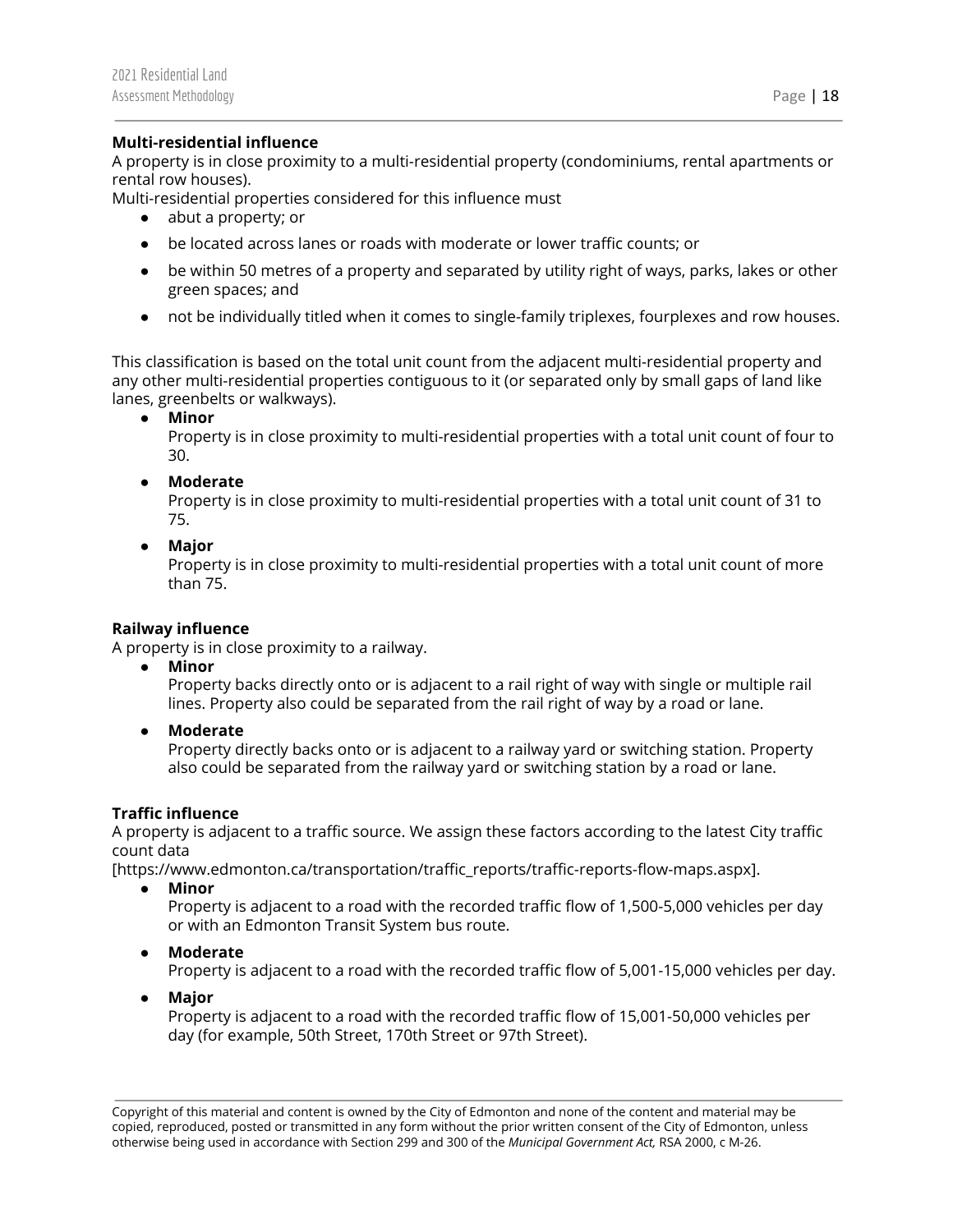#### **● Extreme**

Property is adjacent to a road with the recorded traffic flow of more than 50,000 vehicles per day (for example, Whitemud Drive or Yellowhead Trail)

#### **● Anthony Henday Drive**

Property is adjacent to the Anthony Henday Drive ring road.

#### **Utility influence**

A property is in close proximity to utilities.

**● Minor**

Property receives a minor utility influence factor if it is adjacent to underground utilities (like high pressure pipelines) generally located within a green belt.

Municipal utility services such as low-voltage power lines, gas lines, telecommunications lines and municipal water, sanitary and storm sewer lines are not included in this category.

#### **● Moderate**

Property receives a moderate utility influence factor if it is adjacent to overhead transmission lines generally located within a green belt or if it's adjacent to telecommunication transmission towers.

Municipal utility services such as low-voltage power lines, gas lines, telecommunications lines and municipal water, sanitary and storm sewer lines are not included in this category.

#### **● Substation, minor**

Property receives a substation, minor utility influence factor if it is adjacent to a utility substation other than an overhead transmission line substation. These substations include municipal utility services such as low-voltage power substations, gas substations, telecommunications substations and municipal water, sanitary and storm sewer substations

#### **● Substation, major**

Property receives a substation, major utility influence factor if it is adjacent to an overhead transmission line substation.

#### **Walkway influence**

A property shares a border with a walkway that connects a residential area—either directly or as part of a trail system—to commercial or institutional areas or major roadways.

Walkways are less than eight metres (26.2 feet) wide and located between two residential properties.

For widths over eight metres, refer to the Greenbelt influence definition.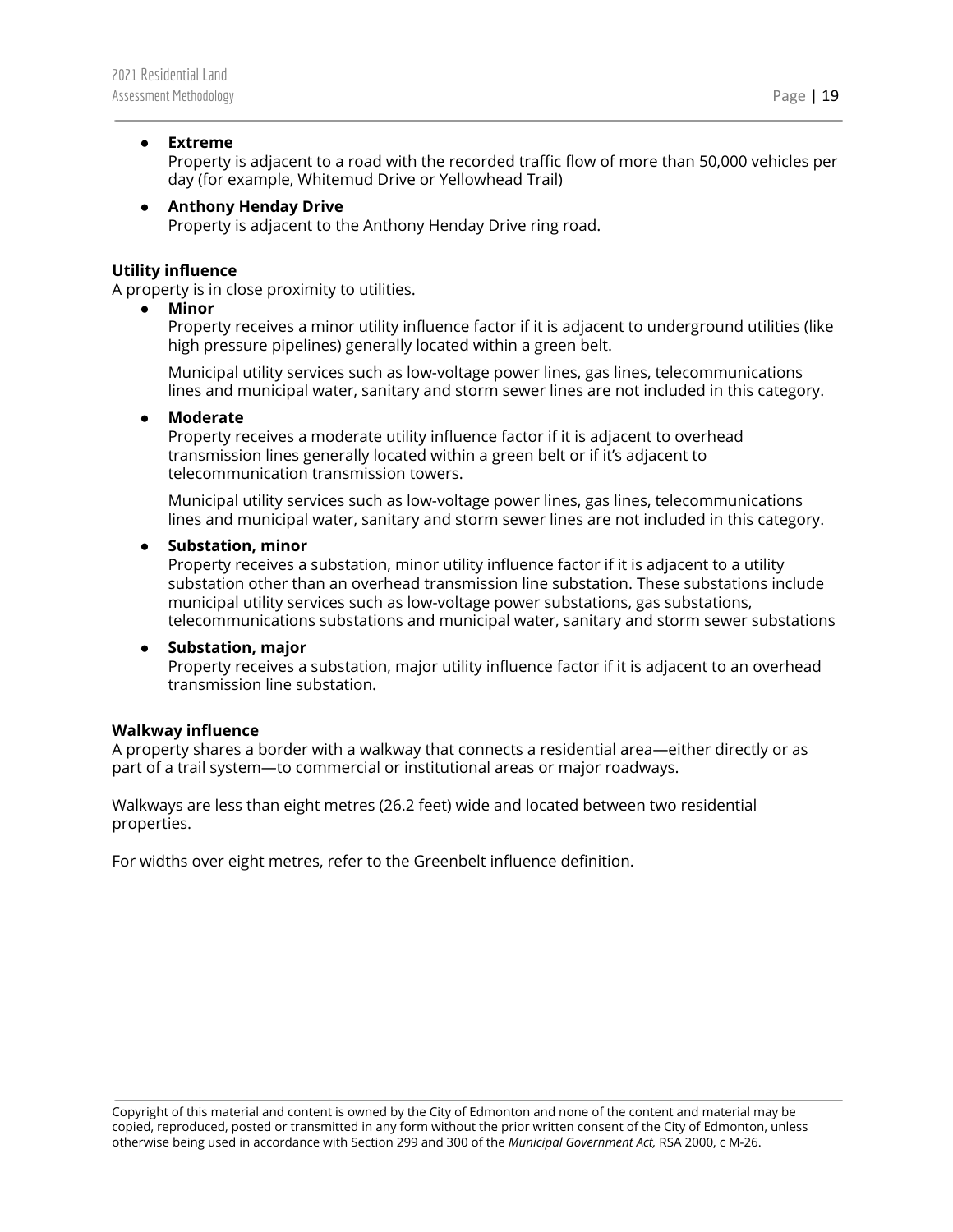<span id="page-20-0"></span>

| Lot Characteristics |           |          |  |
|---------------------|-----------|----------|--|
| Corner lot          | Lot shape | Lot size |  |
| Walkout grading     |           |          |  |

The impact of a lot characteristic may vary by other Factors Affecting Value. The following lot characteristics affecting assessment value are as listed (alphabetically):

#### **Corner lot**

Land is located at the intersection of two public roadways, other than lanes. For a detailed definition, see the Edmonton Zoning Bylaw 12800 (part 1, section 6.1).

#### **Lot shape**

A property is of irregular or pie shape.

● **Pie**

The front width of the lot is significantly smaller than the back width, which results in an overall "pie" shape.

**● Irregular** The shape of the lot is substantially different from a rectangular-, pie- or otherwise regularly shaped residential lot. It could be, for example, a triangular lot, L-shaped lot or a lot with a "panhandle."

#### **Lot size**

Lot size is the total size of land.

The calculation of this area is done by the City's Global Information System (software for analyzing geographical data) and based on the legal description of the property.

#### **Walkout grading**

A property displays substantial grade differences from the front to the back of the lot that could allow for the development of a walkout basement.

<span id="page-20-1"></span>

| Adjustments                         |                 |             |
|-------------------------------------|-----------------|-------------|
| Adverse topography                  | Contamination   | Encumbrance |
| Lot area with applied<br>adjustment | Lot instability | Remnant lot |
| Servicing                           |                 |             |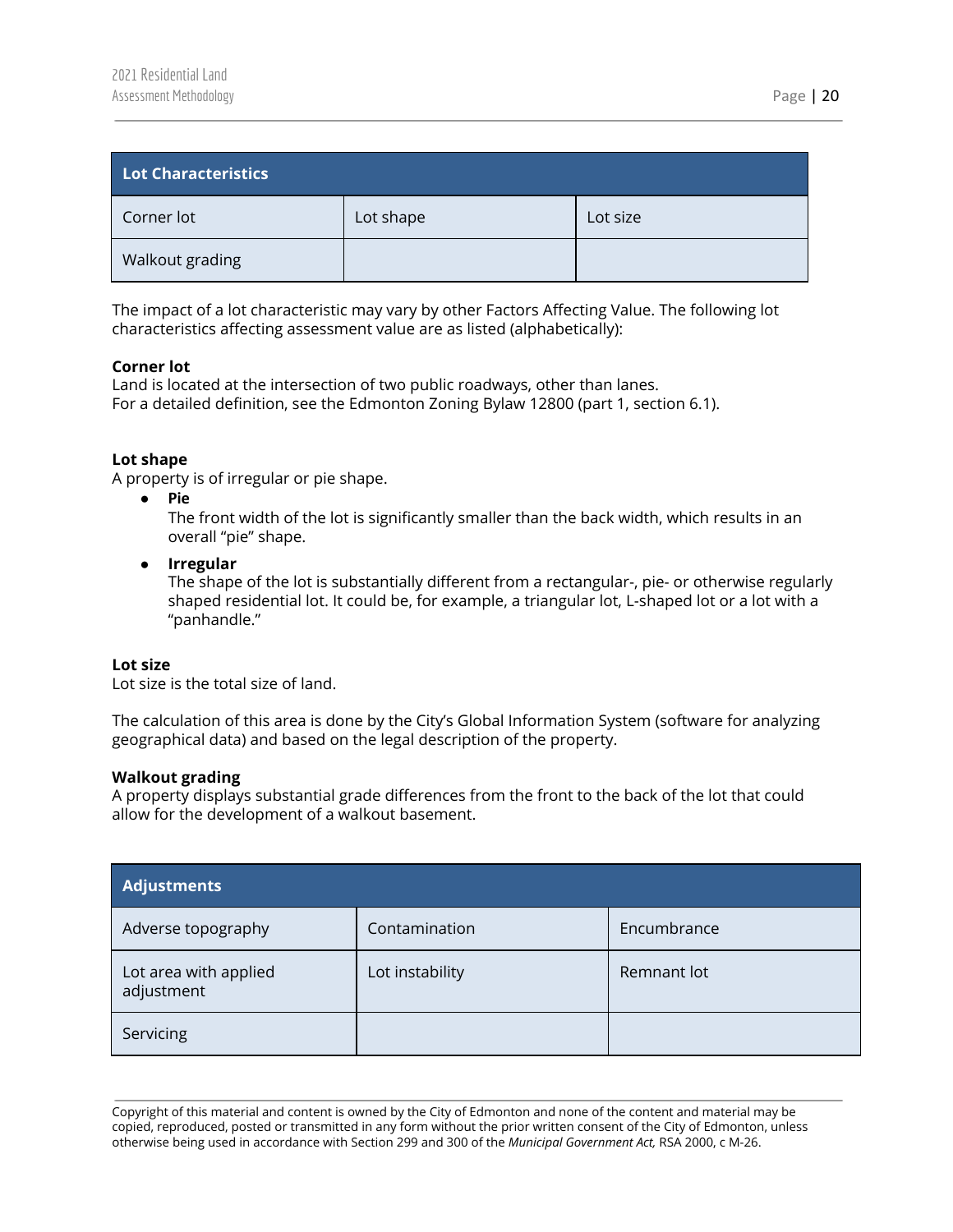Adjustments may be made for the following:

#### **Adverse topography**

Adverse topography indicates a property has certain topographical constraints that are not typical for the area and negatively affect the overall suitability of land for residential development.

These constraints may include, but are not limited to, significant slopes or wetland subsoil conditions resulting from sloughs, ponds and natural drainage onto the property.

**● Minor**

The adverse topography does not significantly impede developmental potential of the affected area. The area still provides some benefit to the owner, such as use or enjoyment of the land.

**● Moderate**

The adverse topography has a potential to significantly impede developmental potential of the affected area. However, the area still provides some benefit to the owner, such as use or enjoyment of the land.

**● Major**

The adverse topography significantly impedes developmental potential of the affected area. The area provides no reasonable benefit to the owner.

*Note: The Adverse topography adjustment is not applied to properties located in close proximity to or within the boundaries of the North Saskatchewan River Valley (land included in the City's protection overlay) or in close proximity to a ravine (land included in the City's protection overlay).*

#### **Contamination**

Contamination refers to property that has been affected by environmental contamination which includes adverse conditions resulting from the release of hazardous substances into surface water, groundwater, or soil.

#### **Encumbrance**

A property has a registered encumbrance on title that runs with the land, such as an easement or restrictive covenant. This encumbrance and the area of the lot that it affects are atypical for similar properties in the area.

Encumbrance does not include municipal utility services—such as low-voltage power, gas, telecommunication, water, sanitary sewer and storm sewer lines—that typically serve the property.

**● Minor**

The encumbrance does not significantly impede developmental potential of the affected area. The area still provides some benefit to the owner, such as use or enjoyment of the land.

**● Moderate**

The encumbrance has the potential to significantly impede developmental potential of the affected area. However, the area still provides some benefit to the owner, such as use or enjoyment of the land.

**● Major**

The encumbrance significantly impedes developmental potential of the affected area. The area provides no reasonable benefit to the owner.

Copyright of this material and content is owned by the City of Edmonton and none of the content and material may be copied, reproduced, posted or transmitted in any form without the prior written consent of the City of Edmonton, unless otherwise being used in accordance with Section 299 and 300 of the *Municipal Government Act,* RSA 2000, c M-26.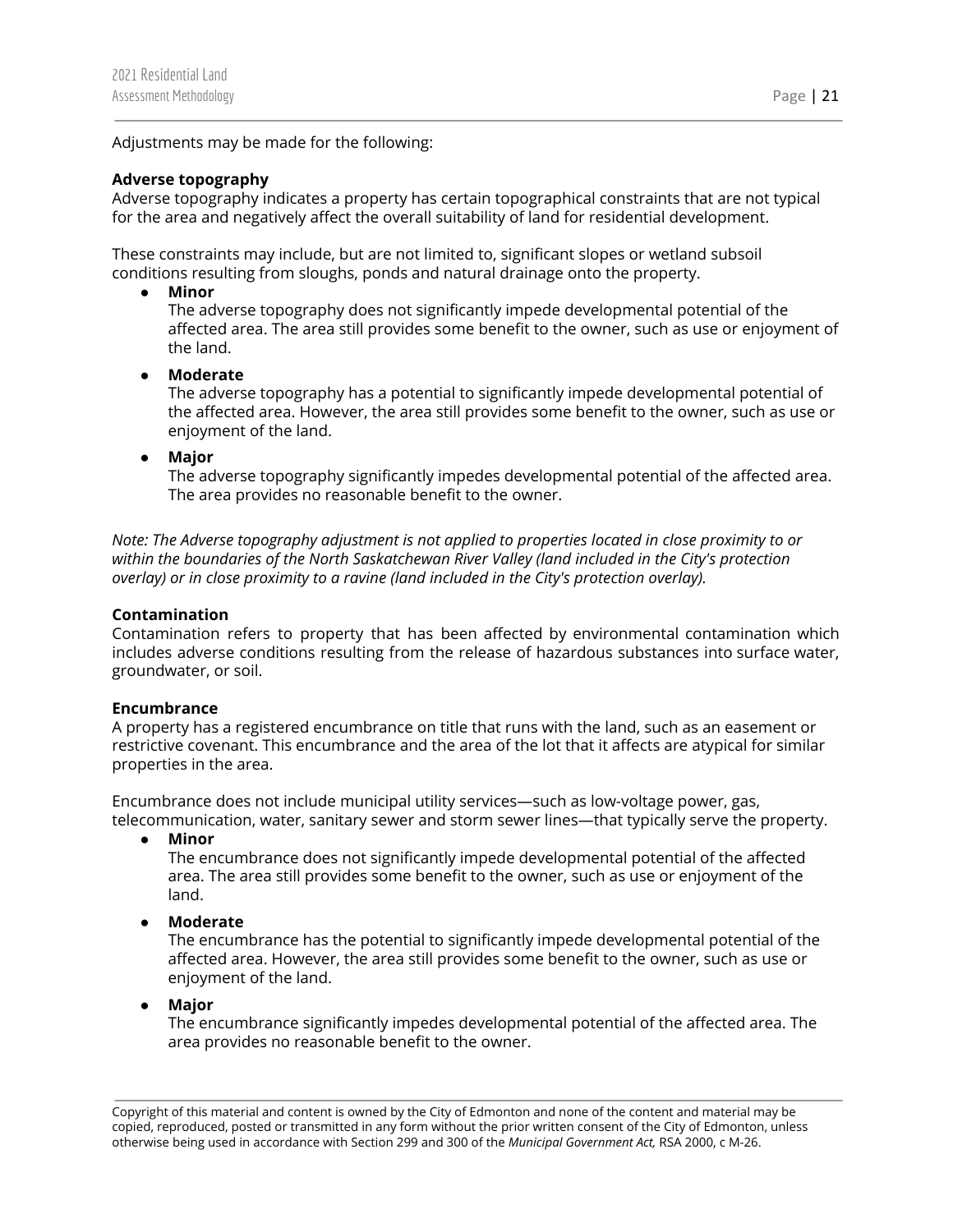#### **Lot area with applied adjustment**

A property received an assessment adjustment to a portion of the total lot size due to the negative impacts of encumbrance, adverse topography or irregular shape.

#### **Lot instability**

Lot instability signals that land at the top of a bank area of a property has experienced slope movement or erosion; therefore, the bearing capacity of the ground became diminished. Any lot instability must occur on the property being assessed and is applied only if lot instability has already occurred.

#### **● Minor**

Land has experienced slope movement or erosion, which (a) is apparent and more than incidental in scope but does not immediately threaten structures or the use of the amenities on that property; or (b) has led to ongoing monitoring by a geotechnical professional to ensure continued slope stability.

#### **● Moderate**

Land has experienced slope movement or erosion, which

(a) impairs or precludes use of a significant portion of the developed part of the property; (b) has resulted in ongoing monitoring by Safety Codes Officers; or

(c) poses a risk to the ongoing safe occupancy of the house or primary structure on the property.

#### **● Major**

Land has experienced severe slope movement or erosion, which

(a) has rendered a substantial portion of the top of bank area of the property unusable, hazardous or in need of substantial stabilization work, as a result of a landslide or major slope failure;

(b) has subjected the property to a Safety Codes Act order that requires ongoing geotechnical monitoring regarding the continued use of the property or its structures; or (c) made the house unsafe for continued occupancy, or made any continued occupancy contingent upon compliance with a Safety Codes Act order.

#### **Remnant lot**

A property is a vacant lot deemed undevelopable for residential use due to the size restrictions set under Edmonton Zoning Bylaw 12800.

#### **Servicing**

The Servicing variables below do not apply to Rural Residential lots.

#### **● Water supply service**

Water supply refers to the public water supply infrastructure available to a property. Property is considered serviced if a branch (stub) line from the City of Edmonton or EPCOR main line to the property line exists.

#### **○ Present**

A property has water supply services.

#### **○ Absent**

A property does not have water supply services.

#### **● Sanitary sewer service**

Sanitary sewer refers to a system of sewers designed to collect and convey household and industrial wastewater from urban areas to Edmonton's Gold Bar Wastewater Treatment

Copyright of this material and content is owned by the City of Edmonton and none of the content and material may be copied, reproduced, posted or transmitted in any form without the prior written consent of the City of Edmonton, unless otherwise being used in accordance with Section 299 and 300 of the *Municipal Government Act,* RSA 2000, c M-26.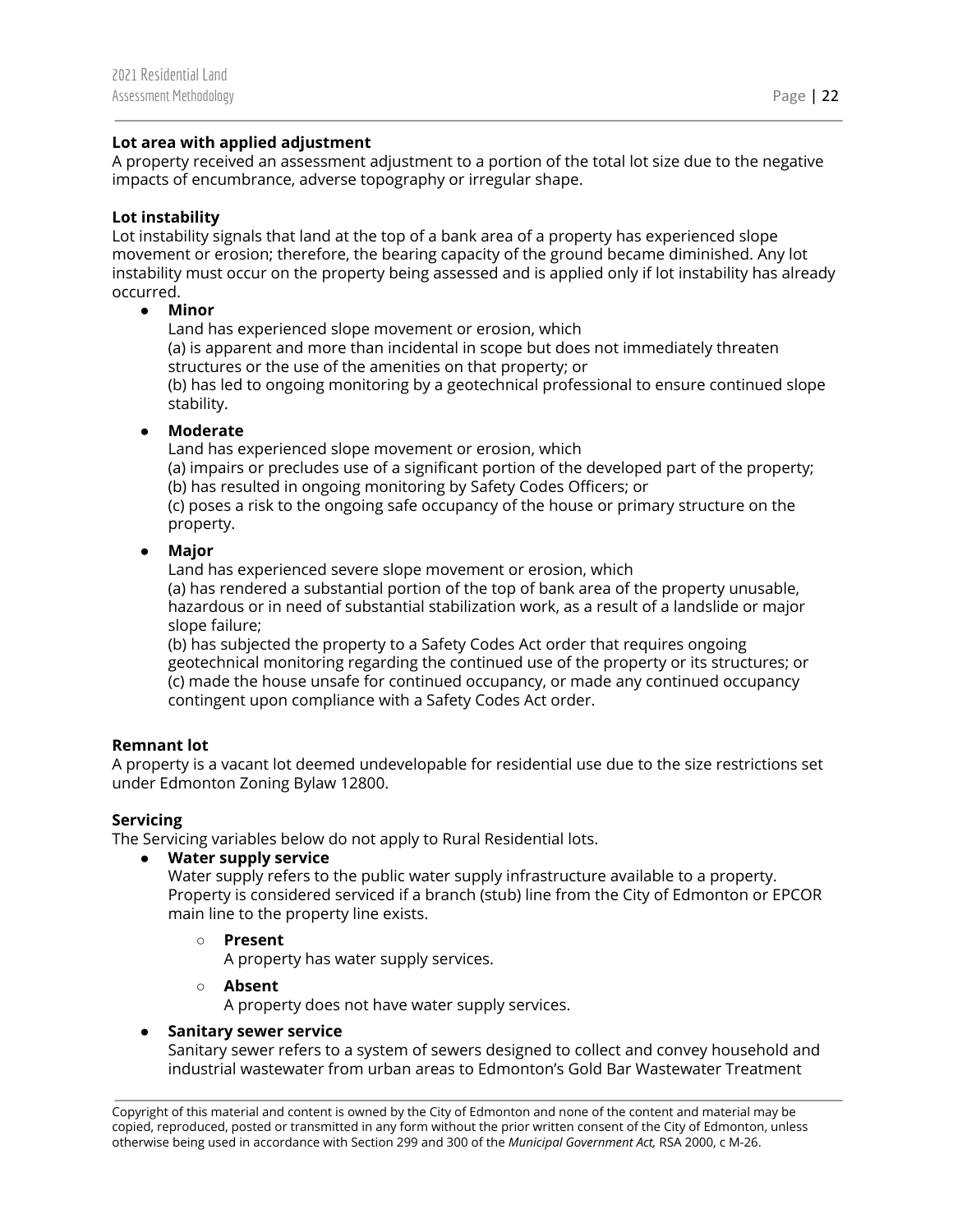Plant. Property is considered serviced if a branch (stub) line from the City of Edmonton or EPCOR main line to the property line exists.

#### **○ Present**

A property is connected to Edmonton's sanitary sewer system.

#### **○ Absent**

A property is not connected to Edmonton's sanitary sewer system.

#### **● Storm sewer service**

Storm sewer refers to a system of sewers designed to collect, store and convey runoff from urban areas to a receiving body of water. Property is considered serviced if it's located next to a road with storm water sewer.

#### **○ Present**

A property is considered to be connected to Edmonton's storm sewer system.

#### **○ Absent**

A property is not connected to Edmonton's storm sewer system.

#### **● Access to paved public roads**

Paved public roads are part of the public road access infrastructure and must be adjacent to the property.

#### **○ Present**

A paved public road is adjacent to the property.

#### **○ Absent**

A paved public road is not adjacent to the property.

Access to paved public roads doesn't include paved back lanes and alleys.

#### **● Access to sidewalks, curbs or gutters**

Sidewalks, curbs and gutters are part of the City's public road and sidewalk access infrastructure and must be adjacent to the property.

#### **○ Present**

Sidewalks, curbs and gutters are adjacent to the property.

#### **○ Absent**

Sidewalks, curbs and gutters are not adjacent to the property.

#### **● Street lighting**

Street lighting is part of the City's public road and sidewalk access infrastructure and must be adjacent to the property.

#### **○ Present**

Street lighting is adjacent to the property.

#### **○ Absent**

Street lighting is not adjacent to the property.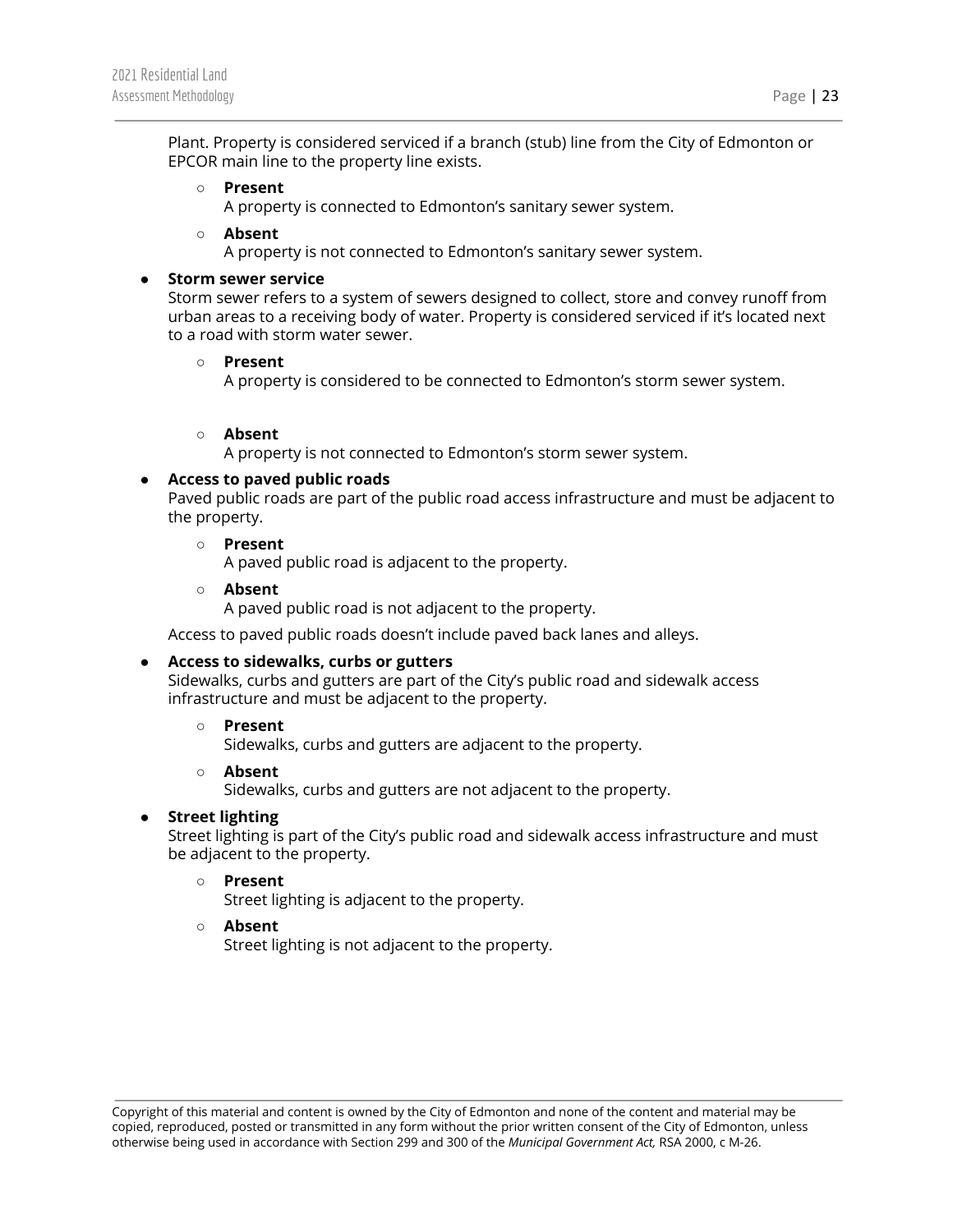## <span id="page-24-0"></span>**Sample Assessment Detail Report**

On the sample shown below, the factors and variables used to calculate each individual property assessment are displayed in the 'Factors Used to Calculate Your 2021 Assessed Value' section of each property's Property Assessment Detail Report.

| 2021 Property Assessment Detail Report<br><b>Assessment and Taxation</b> |                                              | <b>Edmonton</b> |
|--------------------------------------------------------------------------|----------------------------------------------|-----------------|
| Account 99999999                                                         |                                              |                 |
| <b>Report Date</b>                                                       | February 12, 2021                            | page 1 of 1     |
| 2021 Assessed Value                                                      | \$226,000                                    |                 |
| Date of Issue                                                            | February 12, 2021                            |                 |
| <b>Property Address</b>                                                  | 9999 SAMPLE AVENUE SW                        |                 |
| <b>Legal Description</b>                                                 | Plan: 9999999 Block: 99 Lot: 99              |                 |
| Zoning                                                                   | RMD - Residential Mixed Dwelling Zone        |                 |
| <b>Effective Zoning</b>                                                  | RF4 - Semi-Detached Redevelopment District   |                 |
| Neighbourhood                                                            | Cavanagh                                     |                 |
| <b>Assessment Class</b>                                                  | <b>RESIDENTIAL</b>                           |                 |
| <b>Property Use</b>                                                      | 100% Undeveloped residential land            |                 |
| <b>Taxable Status</b>                                                    | January 1 - December 31, 2021; FULLY TAXABLE |                 |
| <b>Unit of Measurement</b>                                               | METRIC (metres, square metres)               |                 |

#### Factors Used to Calculate Your 2021 Assessed Value

|                                       |                 | <b>MARKET VALUE APPROACH</b> | <b>DIRECT COMPARISON</b> |
|---------------------------------------|-----------------|------------------------------|--------------------------|
| <b>LAND</b>                           |                 |                              |                          |
| Variable                              | Factor          | <b>Type</b>                  |                          |
| Neighbourhood                         | CAVANAGH        | Site                         |                          |
| Zoning                                | <b>RMD</b>      | Site                         |                          |
| Lot size                              | 429             | Site                         |                          |
| Ravine influence                      | <b>ABUTTING</b> | Site                         |                          |
| Water supply service                  | PRESENT         | Site                         |                          |
| Sanitary sewer service                | PRESENT         | Site                         |                          |
| Storm sewer service                   | PRESENT         | Site                         |                          |
| Access to paved public roads          | PRESENT         | Site                         |                          |
| Access to sidewalks, curbs or gutters | PRESENT         | Site                         |                          |
| Street lighting                       | ABSENT          | Site                         |                          |
|                                       |                 | <b>Land Value</b>            | 226,234                  |

Legal: This information is collected for property assessment purposes only. While the Oby of Edmonton provides this information in good faith, it does not warrant, covenant, or guarantee the completeness<br>and accuracy of th

Visit myproperty.edmonton.ca · email assessment@edmonton.ca · call 311 (780-442-5311)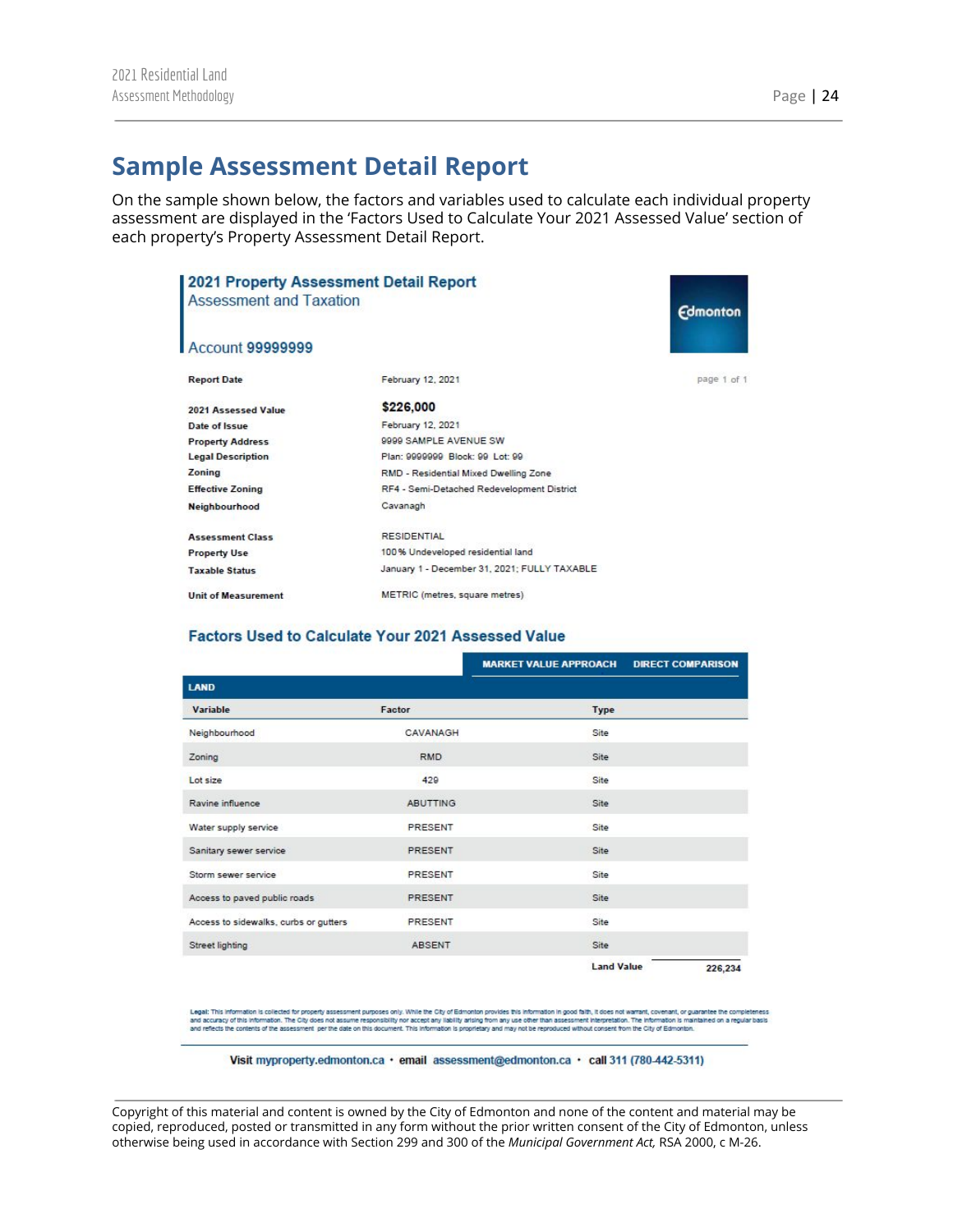## <span id="page-25-0"></span>**Methods to Adjust Comparables**

There are two techniques for adjusting comparables: **quantitative** and **qualitative**.

#### <span id="page-25-1"></span>Quantitative Adjustments

Each characteristic of a property can be measured or quantified by a mathematical expression and adjusted for.

*Several techniques are available to quantify adjustments to the sale prices of comparable properties: data analysis techniques such as paired data analysis, grouped data analysis, and secondary data analysis, statistical analysis, including graphic analysis…*

*AIC, 2010, p. 14.2*

*In the direct comparison approach, the best comparables are those sales that require the least absolute adjustment.*

*AIC, 1995, p. 245*

Quantitative adjustments involve adjusting a known value (sale price for example) by adding or subtracting an amount that a given characteristic adds to or subtracts from that value. A quantitative adjustment should be made for each characteristic that differs between the subject property and the comparable property.

Due to the legislative requirement to use mass appraisal, the City has used statistical analysis to determine annual assessments.

*"coefficient" means a number that represents the quantified relationship of each variable to the assessed value of a property when derived through a mass appraisal process.*

MRAT s.31(a)

The City is not required to disclose the coefficients. In the absence of quantitative adjustments, an alternative technique is qualitative analysis.

#### <span id="page-25-2"></span>Qualitative Analysis

Each comparable property is compared with the subject property on an overall basis. In a qualitative analysis, comparable properties are identified as inferior, similar, or superior overall to the subject property in order to bracket the probable value range of the subject property.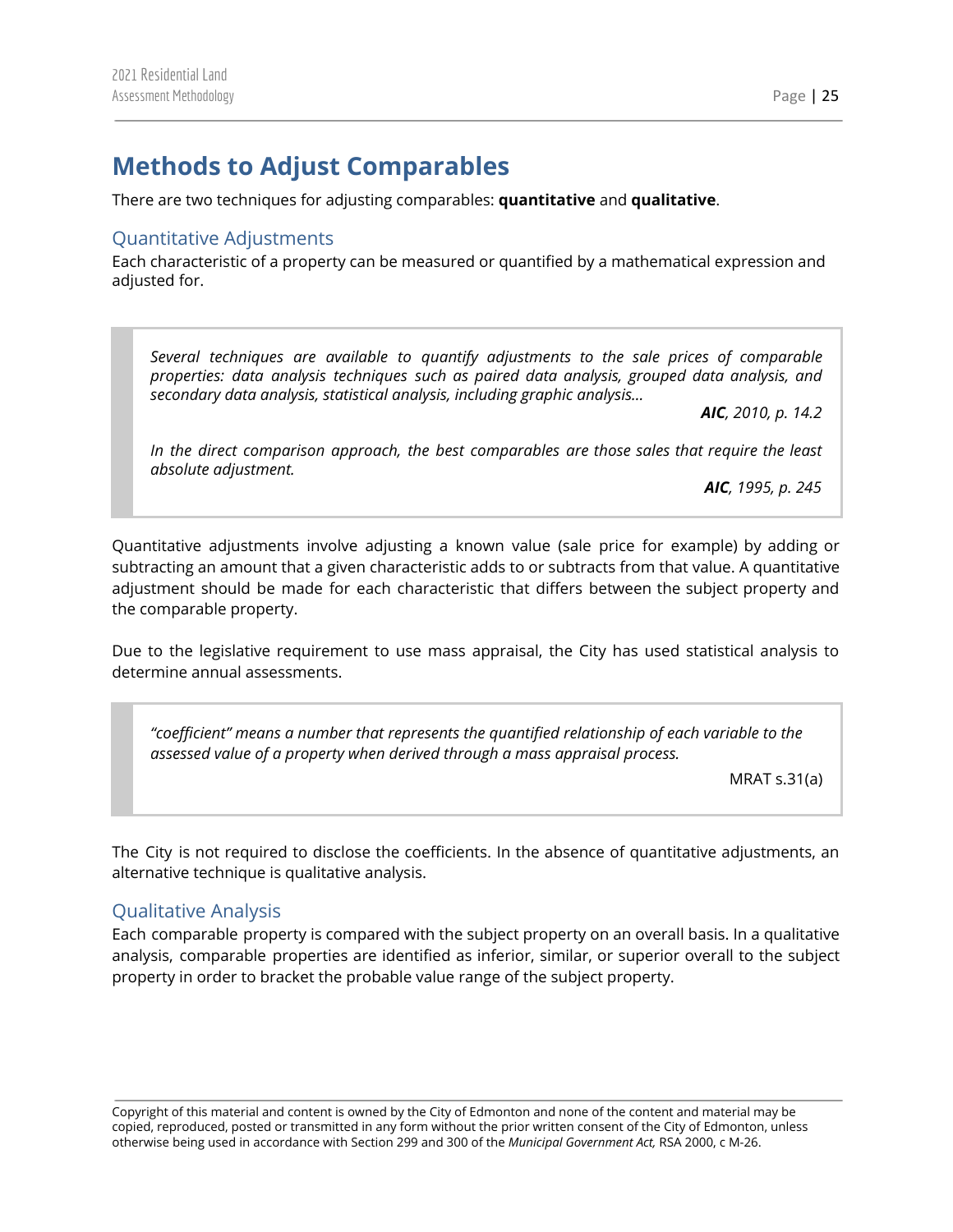*When a sale property is considered to offer important market evidence but finding the means to make quantitative adjustments is lacking, the appraiser may turn to other major direct comparison techniques, qualitative analysis.*

(AIC, 2005, p. 19.10)

*Qualitative analysis recognizes … the difficulty in expressing adjustments with mathematical precision.*

(AIC, 2010, p. 14.6 )

*…reliable results can usually be obtained by bracketing the subject between comparables that are superior and inferior to it.*

(AIC, 2010, p. 14.7)

*If one or two comparable properties require fewer total adjustments than the other comparable transactions, an appraiser may attribute greater accuracy and give more weight to the value indications obtained from these transactions, particularly if the magnitude of the adjustments is approximately the same.*

(AIC, 2010, p. 13.16)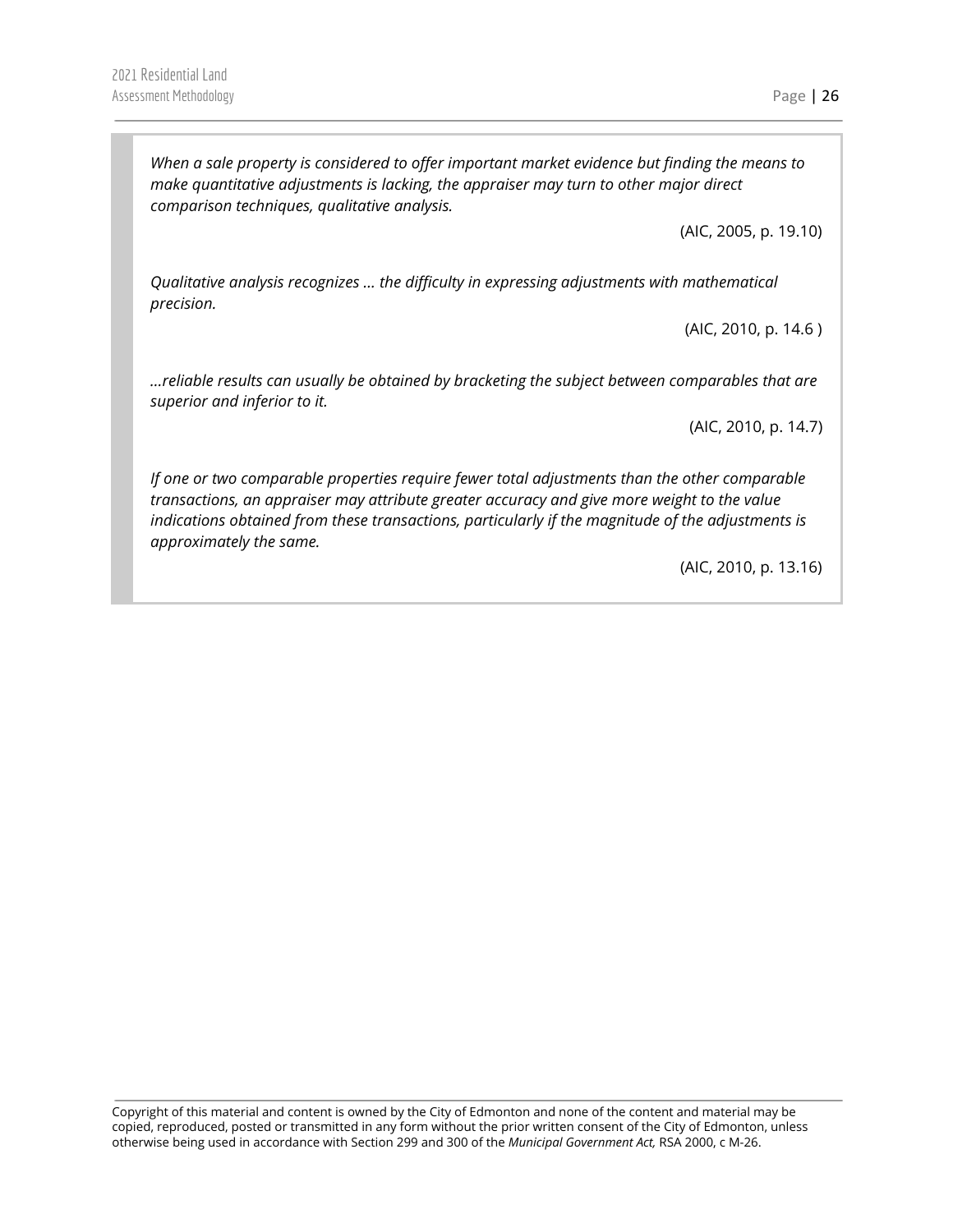## <span id="page-27-0"></span>**References**

- City of Edmonton. (2018). *Zoning Bylaw No. 12800.* Retrieved from City of Edmonton: http://webdocs.edmonton.ca/InfraPlan/zoningbylaw/bylaw\_12800.htm
- Eckert, J., Gloudemans, R., & Almy, R. (1990). *Property Appraisal and Assessment Administration.* Chicago, Illinois: International Association of Assessing Officers.
- International Association of Assessing Officers [IAAO]. (1997). *Glossary for Property Appraisal and Assessment.* Chicago IL.
- Province of Alberta. *Matters Relating to Assessment and Taxation Regulation, 2018.* Retrieved from Service Alberta, Queen's Printer: http://www.qp.alberta.ca

Province of Alberta. *Municipal Government Act.* Edmonton, AB: Queen's Printer.

Appraisal Institute of Canada (1995). *Basics of Real Estate Appraising Fourth Edition*. Winnipeg, Canada.

Appraisal Institute of Canada (2005). *The Appraisal of Real Estate Second Canadian Edition*. Vancouver, Canada.

Appraisal Institute of Canada (2010). *The Appraisal of Real Estate Third Canadian Edition*. Vancouver, Canada.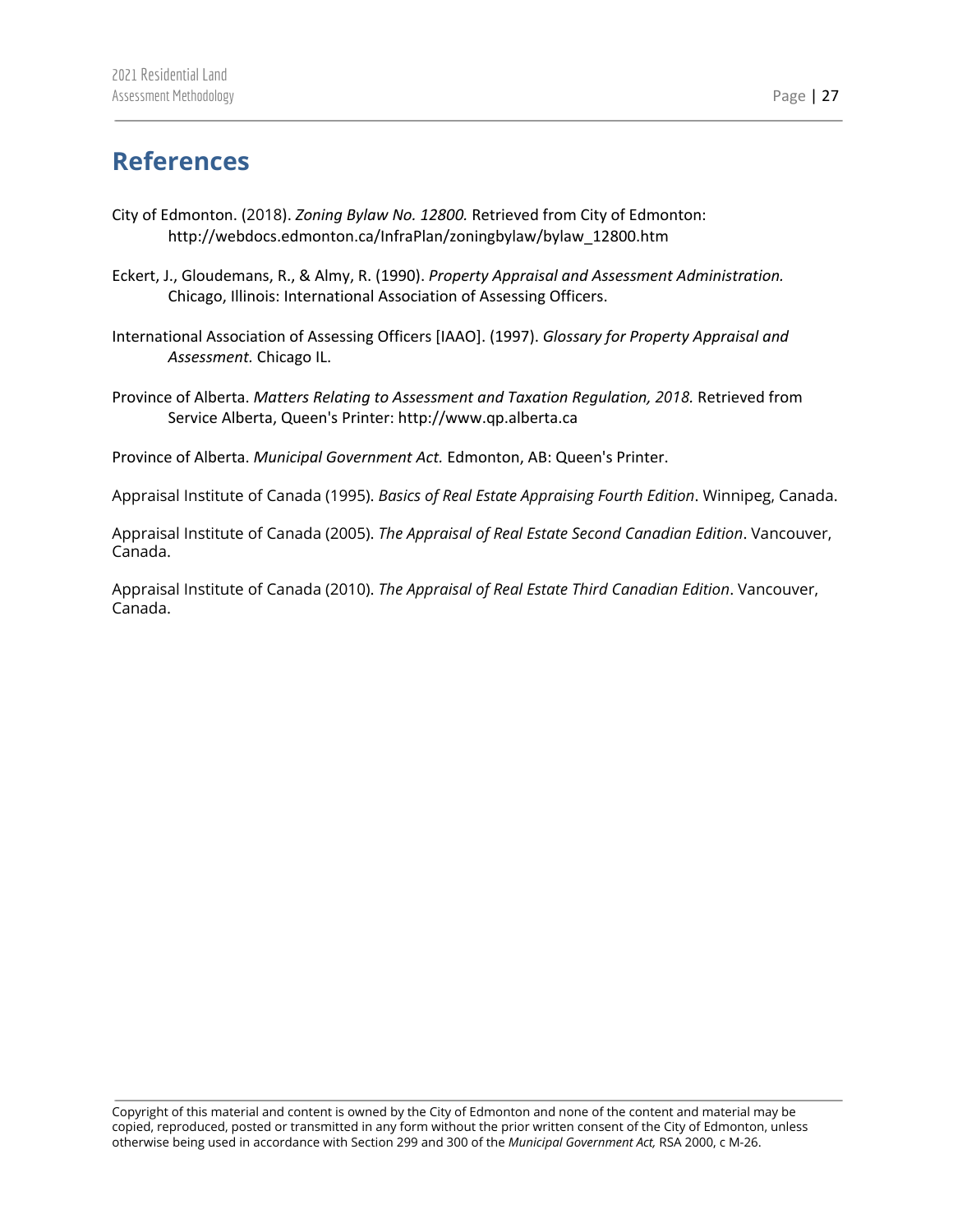## <span id="page-28-0"></span>**Appendix**

### <span id="page-28-1"></span>Zone Chart: Residential

| <b>Residential Zonings</b> |                                                                                                                                                                                                                                   |  |
|----------------------------|-----------------------------------------------------------------------------------------------------------------------------------------------------------------------------------------------------------------------------------|--|
| RF1                        | Single Detached Residential Zone (s.110) is to provide for single detached<br>housing while allowing other forms of small scale housing                                                                                           |  |
| <b>RSL</b>                 | <b>Residential Small Lot Zone (s.115)</b> is to provide for smaller lot single detached<br>housing with attached garages                                                                                                          |  |
| RF <sub>2</sub>            | Low Density Infill Zone (s.120) is to retain single detached housing, while allowing<br>infill on narrow lots, uses include duplex housing                                                                                        |  |
| <b>RPL</b>                 | Planned Lot Residential Zone (s.130) is to provide for small lot single detached<br>housing, serviced by both a public roadway and a lane                                                                                         |  |
| RF3                        | Small Scale Infill Development Zone (s.140) is to provide for single detached<br>housing and semi-detached housing while allowing small-scale conversion and infill<br>redevelopment to buildings containing up to four dwellings |  |
| RF4                        | Semi-Detached Residential Zone (s.150) is to provide a zone primarily for<br>Semi-detached Housing and Duplex Housing                                                                                                             |  |
| <b>RMD</b>                 | Residential Mixed Dwelling Zone (s.155) is to provide for a range of dwelling<br>types and densities including single detached, semi-detached and row housing                                                                     |  |
| RF5                        | Row Housing Zone (s.160) s to provide for relatively low to medium density<br>housing, generally referred to as Row Housing                                                                                                       |  |
| <b>UCRH</b>                | Urban Character Row Housing Zone (s.165) is to provide for medium density Row<br>Housing in a manner that is characteristic of urban settings and can include more<br>intensive development                                       |  |
| RF <sub>6</sub>            | Medium Density Multiple Family Zone (s.170) is to provide for medium density<br>housing, where some units may not be at Grade                                                                                                     |  |